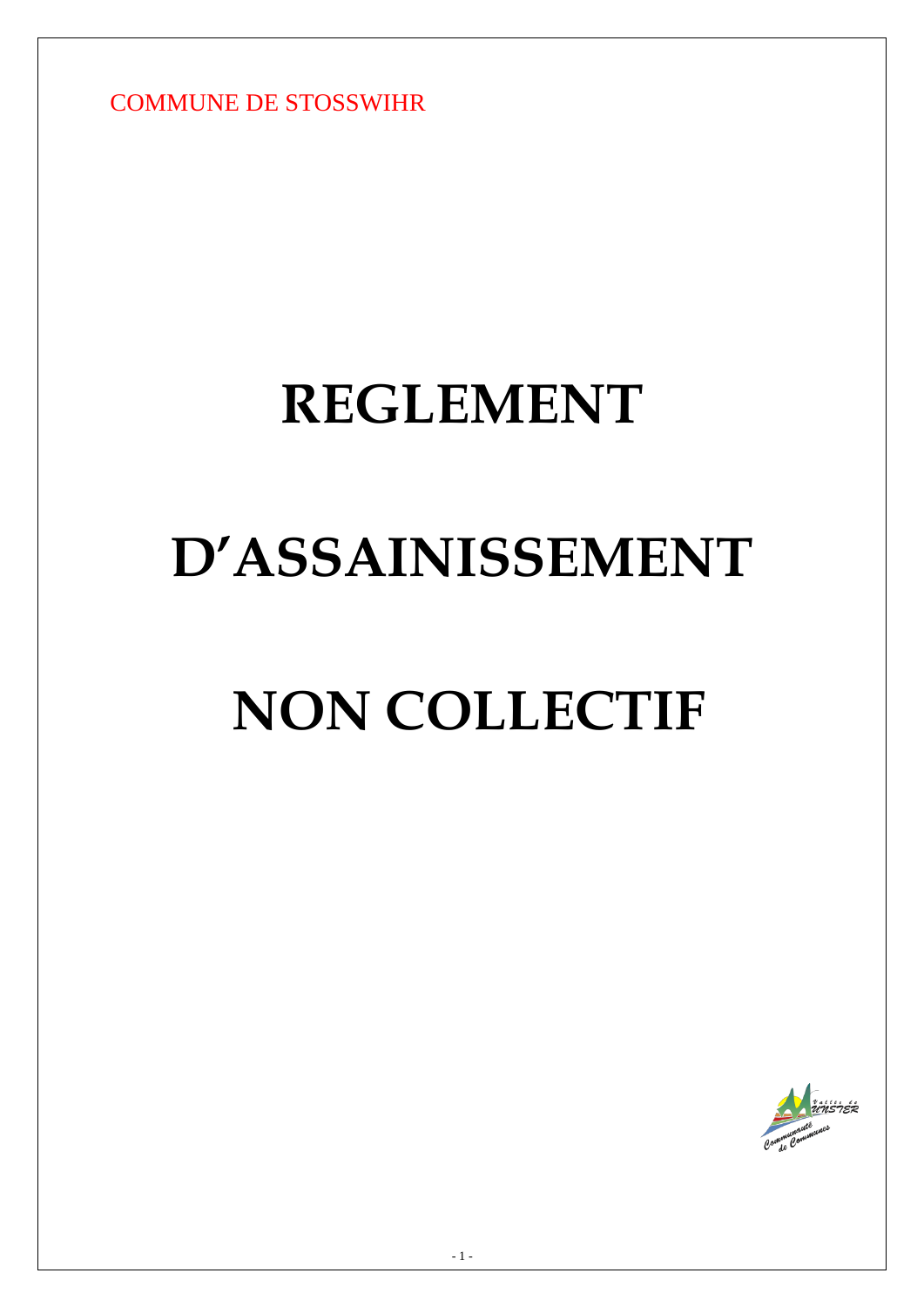# **SOMMAIRE**

| ARTICLE 5 - PROCEDURE PREALABLE A L'ETABLISSEMENT, LA REHABILITATION OU LA MODIFICATION    |  |
|--------------------------------------------------------------------------------------------|--|
|                                                                                            |  |
| ARTICLE 6 - CONDITIONS D'ETABLISSEMENT D'UNE INSTALLATION D'ASSAINISSEMENT NON COLLECTIF 5 |  |
| ARTICLE 7 - DEVERSEMENTS INTERDITS DANS LE SYSTEME D'ASSAINISSEMENT NON COLLECTIF  5       |  |
| ARTICLE 8 - DEVERSEMENTS INTERDITS DANS LES SYSTEMES D'EVACUATION DES EAUX PLUVIALES 5     |  |
|                                                                                            |  |
|                                                                                            |  |

#### **CHAPITRE II - [PRESCRIPTIONS GENERALES APPLICABLES A L'ENSEMBLE DES](#page-5-0)**

| ARTICLE 17 - MODALITES PARTICULIERES D'IMPLANTATION (SERVITUDES PRIVEES ET PUBLIQUES) 10 |  |
|------------------------------------------------------------------------------------------|--|

# **CHAPITRE III - [MISSIONS DU SERVICE PUBLIC D'ASSAINISSEMENT NON COLLECTIF](#page-10-0)**

| ARTICLE 19.1 - INSTALLATIONS REALISEES OU REHABILITEES AVANT LE 31 DECEMBRE 199811      |  |
|-----------------------------------------------------------------------------------------|--|
| ARTICLE 19.2 - INSTALLATIONS REALISEES OU REHABILITEES APRES LE 31 DECEMBRE 199811      |  |
|                                                                                         |  |
|                                                                                         |  |
|                                                                                         |  |
|                                                                                         |  |
|                                                                                         |  |
|                                                                                         |  |
|                                                                                         |  |
|                                                                                         |  |
|                                                                                         |  |
| ARTICLE 26 - INSTALLATIONS NON CONFORMES POUR CAUSE D'ABSENCE REPETEE ET INJUSTIFIEE DU |  |
| PROPRIETAIRE (OU REPRESENTANT) OU D'INACCESSIBILITE DES OUVRAGES 14                     |  |
|                                                                                         |  |
|                                                                                         |  |
|                                                                                         |  |
| ARTICLE 30 - CAS DES INSTALLATIONS PRODUISANT PLUS DE 1,2 KG DE DBO5/J (SUPERIEURE A    |  |
|                                                                                         |  |
|                                                                                         |  |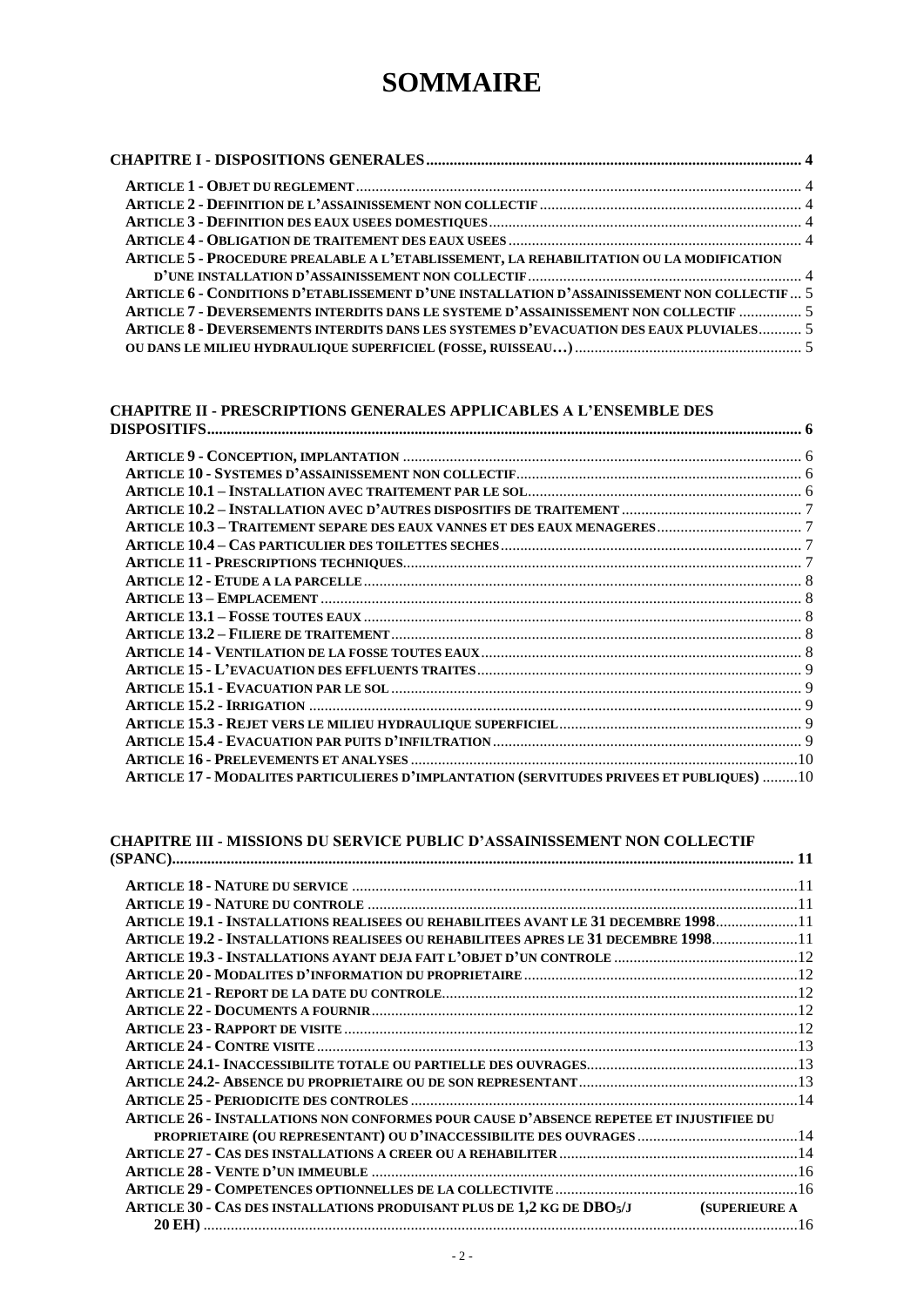| ARTICLE 39 - DROIT D'ACCES AUX INSTALLATIONS D'ASSAINISSEMENT NON COLLECTIF |  |
|-----------------------------------------------------------------------------|--|
| ARTICLE 40 - REPARTITION DES OBLIGATIONS ENTRE PROPRIETAIRE ET LOCATAIRE 21 |  |
|                                                                             |  |

| ARTICLE 43 - INDEPENDANCE DES RESEAUX INTERIEURS D'EAU POTABLE ET D'EAUX USEES22           |  |
|--------------------------------------------------------------------------------------------|--|
| ARTICLE 44 - ETANCHEITE DES INSTALLATIONS ET PROTECTION CONTRE LE REFLUX DES EAUX USEES 22 |  |
|                                                                                            |  |
|                                                                                            |  |
|                                                                                            |  |
|                                                                                            |  |
|                                                                                            |  |
| ARTICLE 50 - ENTRETIEN, REPARATIONS ET RENOUVELLEMENT DES INSTALLATIONS INTERIEURES 23     |  |
|                                                                                            |  |
|                                                                                            |  |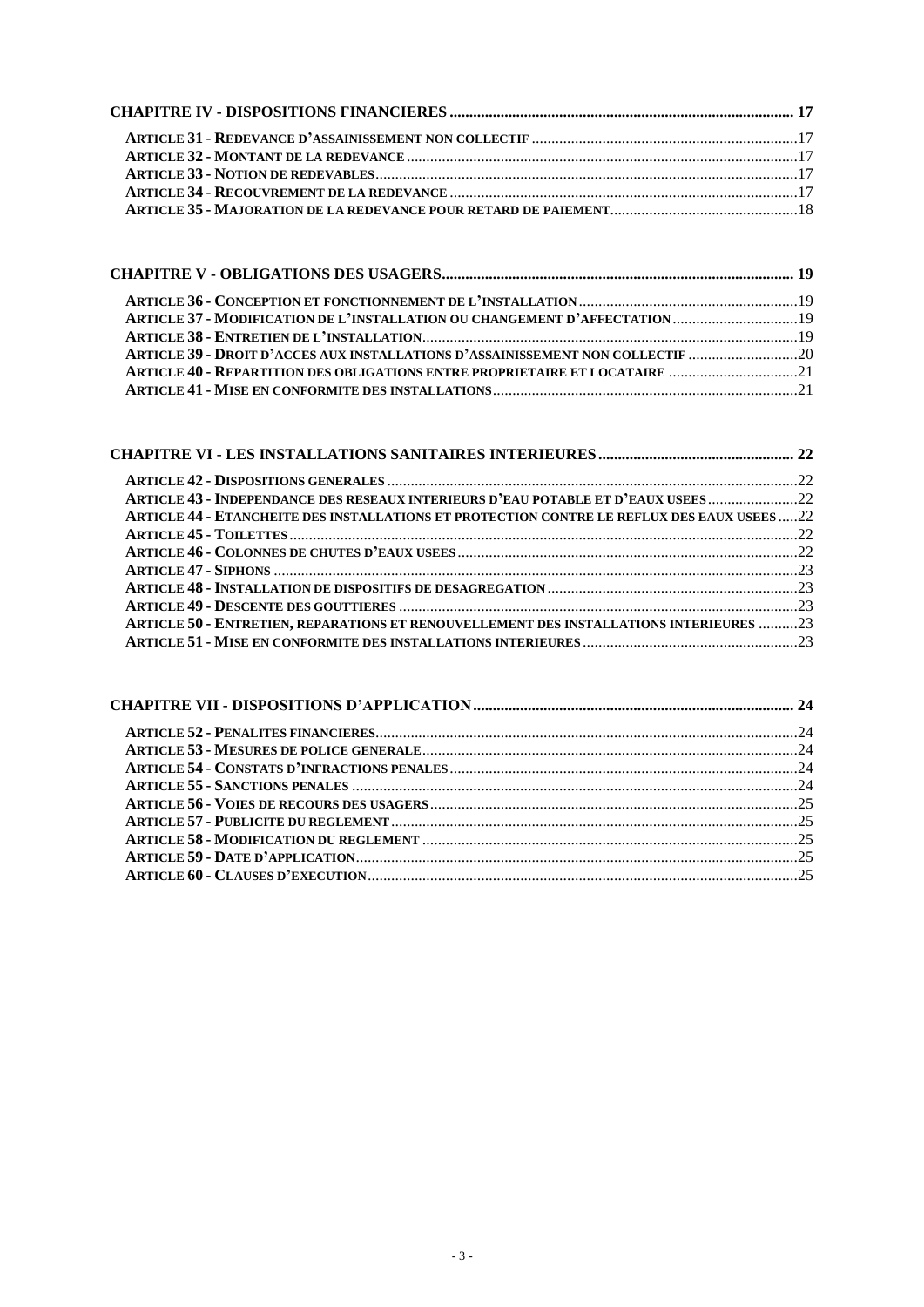# **CHAPITRE I - Dispositions générales**

#### **Article 1 - Objet du règlement**

<span id="page-3-1"></span><span id="page-3-0"></span>L'objet du présent règlement est de définir les droits et les obligations des usagers du service public d'assainissement non collectif (SPANC).

Toute personne dont l'habitation est non raccordée ou non raccordable au réseau public de collecte des eaux usées est usager du service public d'assainissement non collectif (SPANC). Il en est de même pour les habitations non immédiatement desservies par un collecteur, en référence au zonage d'assainissement.

L'usager est soit le propriétaire de l'habitation équipée ou à équiper d'un système d'assainissement non collectif, soit celui qui l'occupe, à quelque titre que ce soit.

#### **Article 2 - Définition de l'assainissement non collectif**

<span id="page-3-2"></span>Par assainissement non collectif, est désignée toute installation d'assainissement assurant la collecte, le transport, le traitement et l'évacuation des eaux usées domestiques ou assimilées (au titre de l'article R.214-5 du code de l'environnement) des immeubles ou parties d'immeubles non raccordés au réseau public de collecte des eaux usées.

#### **Article 3 - Définition des eaux usées domestiques**

<span id="page-3-3"></span>Les eaux usées domestiques comprennent les eaux ménagères (lessive, cuisine, salle de bain…) et les eaux vannes (urines et matières fécales).

#### **Article 4 - Obligation de traitement des eaux usées**

<span id="page-3-4"></span>Le traitement des eaux usées des habitations non raccordées à un réseau public de collecte des eaux usées est obligatoirement assuré par un système d'assainissement non collectif, maintenu en bon état de fonctionnement (art. L.1331-1-1 du Code de la Santé Publique).

L'utilisation d'une fosse septique ou d'une fosse toutes eaux n'est pas suffisante pour épurer les eaux usées. Le rejet direct des eaux en sortie de fosse est interdit.

En cas de construction d'un réseau public de collecte des eaux usées, les immeubles qui y ont accès doivent obligatoirement y être raccordés dans un délai de deux ans à compter de la mise en service du réseau d'assainissement, conformément à l'article L.1331-1 du Code de la Santé Publique.

#### <span id="page-3-5"></span>**Article 5 - Procédure préalable à l'établissement, la réhabilitation ou la modification d'une installation d'assainissement non collectif**

Tout propriétaire d'habitation existante ou en projet est tenu de s'informer auprès de la commune du mode d'assainissement suivant lequel doivent être traitées ses eaux usées (assainissement collectif ou non collectif).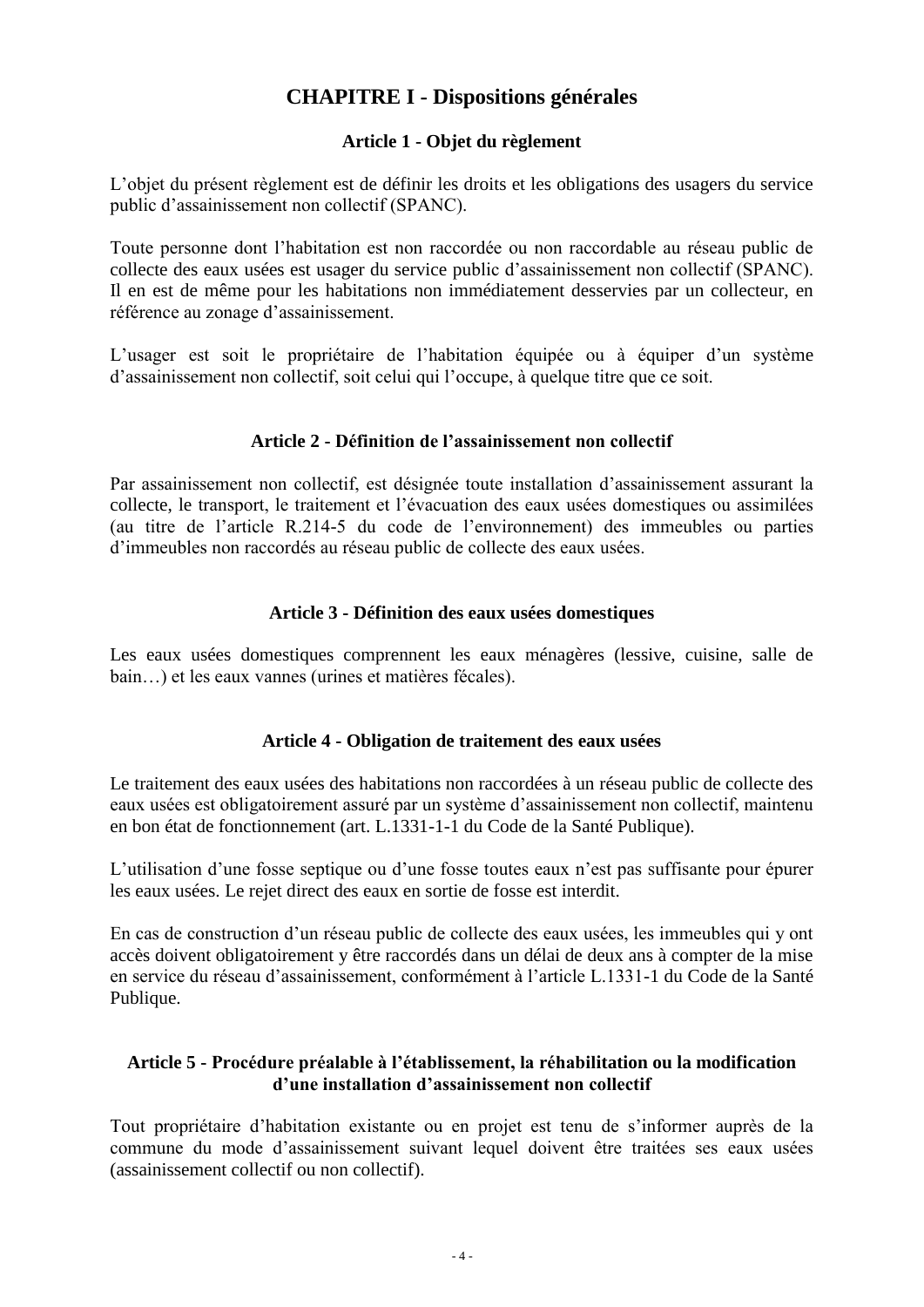Si l'habitation se trouve dans une zone d'assainissement non collectif, il doit informer la commune de ses intentions et lui présenter son projet d'assainissement non collectif.

#### <span id="page-4-0"></span>**Article 6 - Conditions d'établissement d'une installation d'assainissement non collectif**

La conception, l'implantation et la bonne exécution des travaux de l'installation d'assainissement non collectif, relèvent de la seule responsabilité du propriétaire et doivent être conformes aux prescriptions techniques applicables.

La collectivité vérifie le respect de ces prescriptions par l'intermédiaire du SPANC.

Les frais d'établissement, les frais d'entretien, les réparations et le renouvellement des ouvrages sont à la charge du propriétaire de l'immeuble ou de la construction dont les eaux usées sont issues.

#### <span id="page-4-1"></span>**Article 7 - Déversements interdits dans le système d'assainissement non collectif**

Pour permettre le bon fonctionnement des installations d'assainissement non collectif, seules les eaux usées domestiques définies à l'article 3 du présent règlement doivent y être admises.

Il est formellement interdit d'y déverser :

- les eaux pluviales (toiture et ruissellement)
- les eaux de source, de drainage, de fossé
- les eaux de piscine
- les eaux de lavage des véhicules
- les effluents agricoles
- les huiles usagées, les peintures, carburants, lubrifiants…
- les rejets de pompe à chaleur
- les ordures ménagères brutes ou broyées
- des liquides ou vapeurs corrosifs, des acides, des matières inflammables ou susceptibles de provoquer des explosions
- et d'une façon générale, tout corps solide ou non, de nature à nuire, soit au bon état, soit au bon fonctionnement de l'installation.

#### <span id="page-4-3"></span><span id="page-4-2"></span>**Article 8 - Déversements interdits dans les systèmes d'évacuation des eaux pluviales ou dans le milieu hydraulique superficiel (fossé, ruisseau…)**

Il est interdit de déverser, dans les systèmes d'évacuation des eaux pluviales ou dans le milieu hydraulique superficiel (fossé, ruisseau…):

- l'effluent de sortie des dispositifs de prétraitement
- la vidange d'un des dispositifs de prétraitement
- les ordures ménagères
- les huiles usagées, les peintures, carburants, lubrifiants…
- les acides, cyanures, sulfures...
- plus généralement toute substance, tout corps solide ou non, pouvant polluer le milieu naturel ou nuire au bon fonctionnement des réseaux d'écoulement.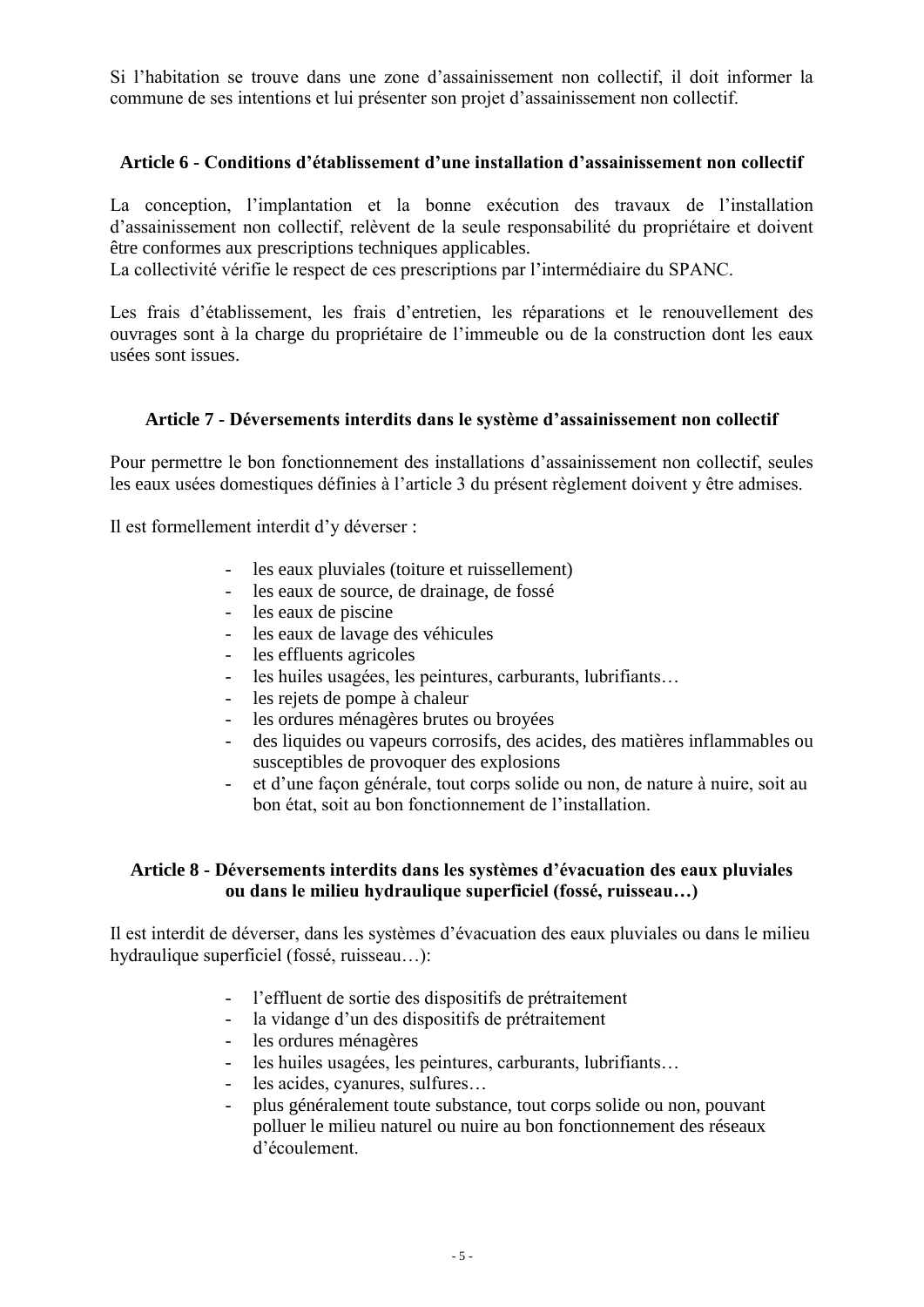# <span id="page-5-0"></span>**CHAPITRE II - Prescriptions générales applicables à l'ensemble des dispositifs**

#### **Article 9 - Conception, implantation**

<span id="page-5-1"></span>Les installations d'assainissement non collectif ne doivent pas porter atteinte à la salubrité publique, à la qualité du milieu récepteur ni à la sécurité des personnes. Elles ne doivent pas présenter de risques pour la santé publique.

En outre, elles ne doivent pas favoriser le développement de gîtes à moustiques susceptibles de transmettre des maladies vectorielles, ni engendrer de nuisance olfactive. Tout dispositif de l'installation accessible en surface est conçu de façon à assurer la sécurité des personnes et éviter tout contact accidentel avec les eaux usées.

Les installations d'assainissement non collectif ne doivent pas présenter de risques de pollution des eaux souterraines ou superficielles, particulièrement celles prélevées en vue de la consommation humaine ou faisant l'objet d'usages particuliers.

Leur implantation, leurs caractéristiques techniques, leur dimensionnement doivent être adaptés :

- aux caractéristiques et à la localisation de l'immeuble
- au terrain où ils sont implantés (pente, pédologie, hydrogéologie et hydrologie).

Les dispositifs ne peuvent être implantés à moins de 35 mètres d'un captage déclaré d'eau destinée à la consommation humaine. Cette distance peut être réduite pour des situations particulières permettant de garantir une eau propre à la consommation humaine. En cas d'impossibilité technique et lorsque l'immeuble est desservi par le réseau public de distribution d'eau potable, l'eau du captage est interdite à la consommation humaine.

#### **Article 10 - Systèmes d'assainissement non collectif**

<span id="page-5-2"></span>Les systèmes mis en œuvre doivent permettre le traitement commun des eaux vannes et des eaux ménagères.

#### **Article 10.1 – Installation avec traitement par le sol**

<span id="page-5-3"></span>Elle doit comporter :

 un dispositif assurant le prétraitement des effluents (fosse toutes eaux, fosse septique), réalisé in situ ou préfabriqué.

Lorsque les huiles et les graisses sont susceptibles de provoquer des dépôts préjudiciables à l'acheminement des effluents ou au fonctionnement des dispositifs de traitement, un bac à graisses, destiné à la rétention de ces matières, est interposé sur le circuit des eaux ménagères et le plus près possible de leur émission.

 $\mathfrak{B}$  un dispositif assurant :

- soit à la fois l'épuration et l'évacuation par le sol (tranchées ou lit d'épandage, lit filtrant ou tertre d'infiltration) ;

- soit l'épuration avant rejet vers le milieu hydraulique superficiel (fossé, ruisseau…) ou irrigation souterraine ou puits d'infiltration (lit filtrant drainé, lit à massif de zéolithe…).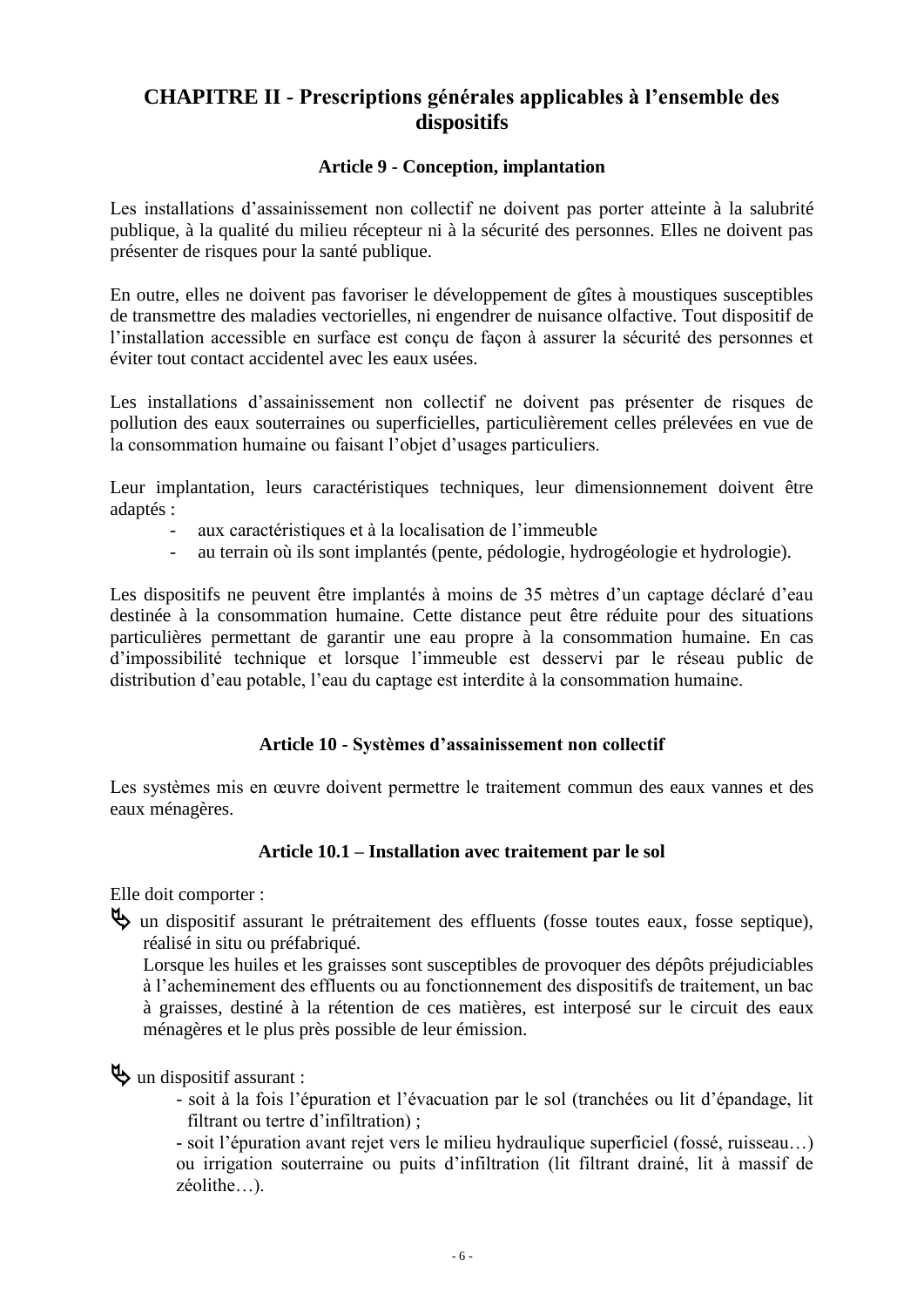#### **Article 10.2 – Installation avec d'autres dispositifs de traitement**

<span id="page-6-0"></span>Les eaux usées domestiques peuvent également être traitées par des installations composées de dispositifs agréés par les ministères en charge de l'écologie et de la santé, en référence à l'article 7 de l'arrêté du 07 septembre 2009 fixant les prescriptions techniques applicables aux installations d'assainissement non collectif recevant une charge brute de pollution organique inférieure ou égale à 1,2 kg/j de DBO<sub>5</sub>.

La liste des dispositifs de traitement agréés et les fiches techniques correspondantes sont publiées au Journal Officiel.

#### **Article 10.3 – Traitement séparé des eaux vannes et des eaux ménagères**

<span id="page-6-1"></span>Les eaux vannes peuvent être traitées séparément des eaux ménagères dans le cas de réhabilitation d'installations existantes, conçues selon cette filière.

Les modalités techniques sont précisées par l'article 4 de l'arrêté du 07 septembre 2009 fixant les prescriptions techniques applicables aux installations d'assainissement non collectif.

#### **Article 10.4 – Cas particulier des toilettes sèches**

<span id="page-6-2"></span>Les toilettes dites sèches (sans apport d'eau de dilution ou de transport) sont autorisées, à la condition qu'elles ne génèrent aucune nuisance pour le voisinage ni rejet liquide en dehors de la parcelle, ni pollution des eaux superficielles ou souterraines.

Les prescriptions techniques s'y rapportant sont définies à l'article 17 de l'arrêté du 07 septembre 2009 fixant les prescriptions techniques applicables aux installations d'assainissement non collectif.

#### **Article 11 - Prescriptions techniques**

<span id="page-6-3"></span>Les prescriptions techniques applicables aux systèmes d'assainissement non collectif sont celles définies par les arrêtés du 07 septembre 2009, la norme expérimentale XP DTU 64.1 de mars 2007 et toute réglementation sur l'assainissement non collectif en vigueur lors de l'exécution des travaux.

Les installations d'assainissement non collectif doivent respecter :

- les principes généraux visés aux articles 2 à 5 de l'arrêté du 07 septembre 2009 fixant les prescriptions techniques
- les concentrations maximales suivantes en sortie de traitement, calculées sur un échantillon moyen journalier : 30 mg/l en matières en suspension (MES) et 35 mg/l pour la demande biochimique en oxygène en 5 jours (DBO5).

Sauf pollution avérée, les installations existantes doivent respecter les règles de conception et d'implantation telles qu'elles figuraient dans la réglementation applicable au moment de leur mise en place ou de leur réhabilitation.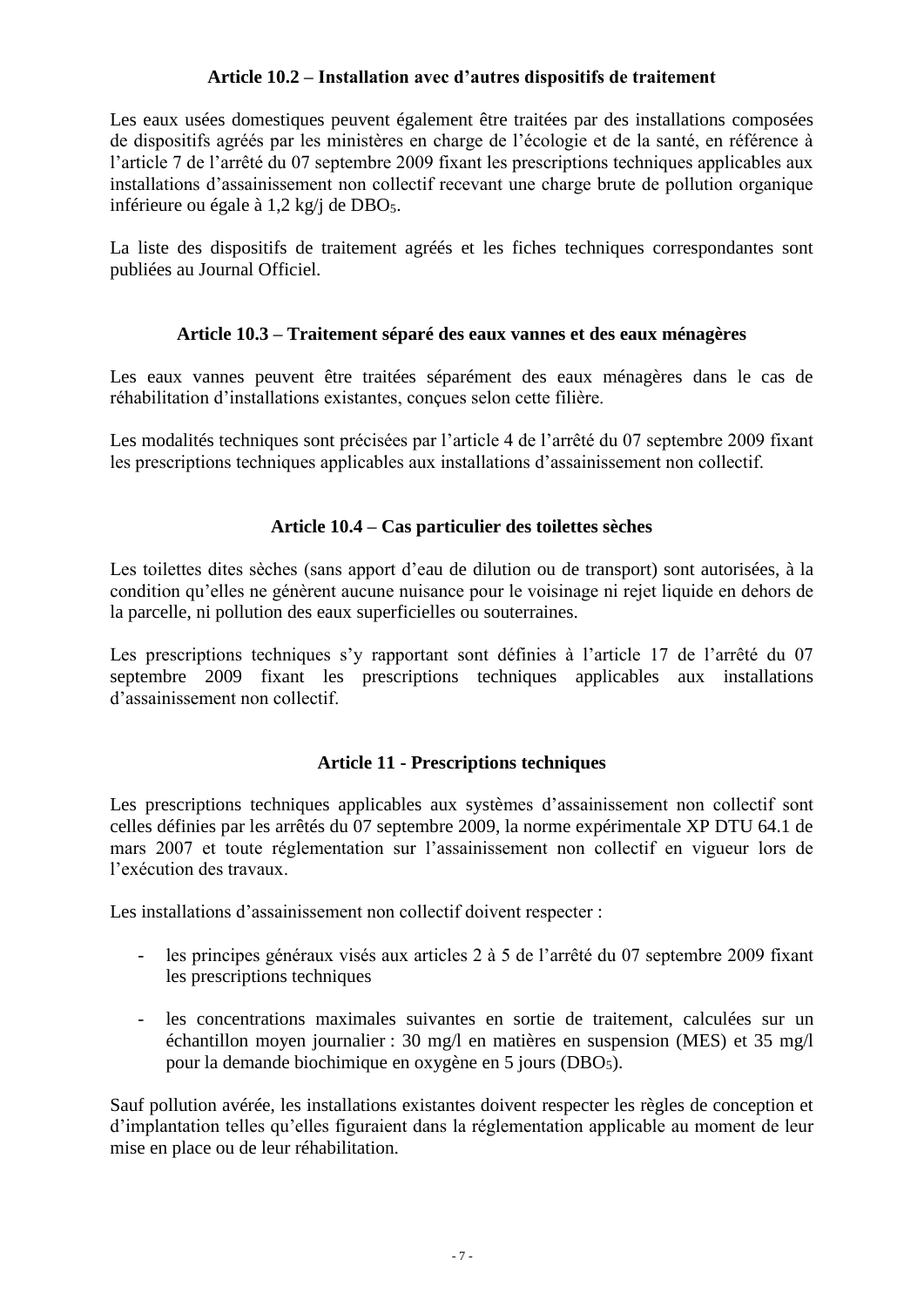#### **Article 12 - Etude à la parcelle**

<span id="page-7-0"></span>Une étude à la parcelle est une étude de conception préalable destinée au choix et au dimensionnement de la filière d'assainissement non collectif à mettre en œuvre pour une parcelle donnée, en fonction de la nature du sol et des contraintes du terrain.

Indispensable pour justifier le choix et le dimensionnement de la filière, elle doit être commandée par le propriétaire auprès d'un prestataire qu'il aura choisi. Elle sera réalisée préalablement à tous travaux d'installation neuve ou réhabilitée.

#### **Article 13 – Emplacement**

#### **Article 13.1 – Fosse toutes eaux**

<span id="page-7-2"></span><span id="page-7-1"></span>Elle doit collecter toutes les eaux vannes et ménagères de l'habitation et être positionnée au plus près de la maison. Si elle est située à plus de 10 mètres, l'installation d'un bac à graisses est conseillée.

#### **Article 13.2 – Filière de traitement**

<span id="page-7-3"></span>L'implantation des dispositifs de traitement doit respecter une distance :

- d'au moins 35 mètres par rapport aux captages déclarés d'eau destinée à la consommation humaine.

En référence à la norme expérimentale XP DTU 64.1 de mars 2007 et sauf contexte local particulier, l'implantation respectera également une distance :

- d'environ 5 mètres par rapport à l'habitation
- d'au moins 3 mètres par rapport à toute limite séparative de voisinage
- d'au moins 3 mètres par rapport à tout arbre ou végétaux développant un système racinaire important.

Les dispositifs doivent être situés hors des zones de circulation, de stationnement de véhicules, de cultures, de plantations (arbres, arbustes…) et de stockage.

La surface des dispositifs doit être perméable à l'air et à l'eau, ainsi toute construction ou revêtement bitumé ou bétonné sont interdits.

#### **Article 14 - Ventilation de la fosse toutes eaux**

<span id="page-7-4"></span>La fosse toutes eaux doit être pourvue d'une ventilation constituée d'une entrée et d'une sortie d'air. Cette ventilation s'effectue par deux canalisations distinctes et indépendantes, d'un diamètre minimum de 100 mm et distantes d'au moins 1 mètre au niveau de la toiture :

- une ventilation primaire qui constitue une entrée d'air. Celle-ci est assurée par la canalisation de chute des eaux usées, prolongée jusqu'à l'air libre et au-dessus des locaux habités ;
- une ventilation secondaire permettant l'extraction des gaz de fermentation. Cette conduite raccordée impérativement au-dessus du fil d'eau, en partie aval du prétraitement et à l'aval du préfiltre lorsqu'il n'est pas intégré à la fosse, est située au minimum 0,40 m au-dessus du faîtage et munie d'un extracteur statique ou éolien. Cette ventilation est implantée à au moins 1 m de tout ouvrant et de toute autre ventilation.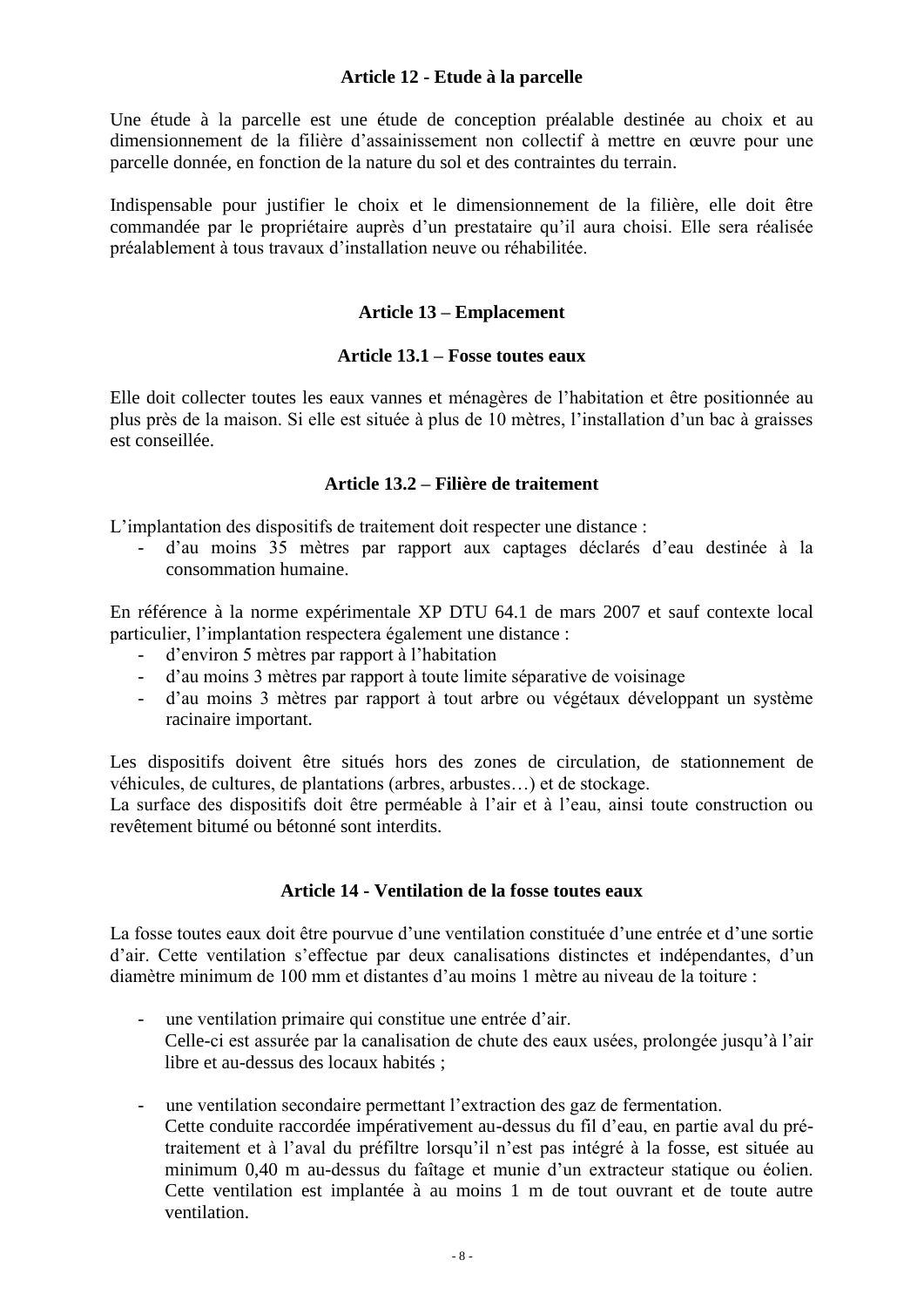Des techniques de ventilation alternatives peuvent être utilisées mais après avoir fait l'objet d'une procédure d'évaluation technique par tierce partie compétente. Ces techniques doivent être décrites dans une notice claire et détaillée précisant les conditions de mise en œuvre, d'exploitation et de maintenance.

#### **Article 15 - L'évacuation des effluents traités**

<span id="page-8-0"></span>Les eaux usées domestiques ne peuvent rejoindre le milieu naturel qu'après avoir subi un traitement permettant de satisfaire la réglementation en vigueur.

Sont interdits les rejets d'effluents même traités, dans un puisard, puits perdu, puits désaffecté, cavité naturelle ou artificielle profonde.

#### **Article 15.1 - Evacuation par le sol**

<span id="page-8-1"></span>Lorsque le sol en place sous-jacent ou juxtaposé au traitement a une perméabilité comprise entre 10 et 500 mm/h, permettant d'assurer la permanence de l'infiltration, il assurera l'évacuation des eaux usées traitées, selon les règles de l'art.

#### **Article 15.2 - Irrigation**

<span id="page-8-2"></span>Lorsque le sol en place sous-jacent ou juxtaposé au traitement ne respecte pas les critères de l'article 15.1, les eaux usées traitées peuvent être réutilisées pour l'irrigation souterraine de végétaux, dans la parcelle, à l'exception de l'irrigation de végétaux utilisés pour la consommation humaine et sous réserve d'absence de stagnation en surface ou de ruissellement des eaux usées traitées.

#### **Article 15.3 - Rejet vers le milieu hydraulique superficiel**

<span id="page-8-3"></span>Les eaux usées traitées sont drainées et rejetées vers le milieu hydraulique superficiel (rivière, ruisseau, fossé…) après autorisation du propriétaire ou du gestionnaire du milieu récepteur (privé, commune, département, syndicat…), s'il est démontré, par une étude particulière à la charge du pétitionnaire, qu'aucune autre solution d'évacuation n'est envisageable.

Tout propriétaire dont les installations d'assainissement présentent un rejet vers le milieu hydraulique superficiel réalisera les démarches nécessaires à l'obtention de cette autorisation.

#### **Article 15.4 - Evacuation par puits d'infiltration**

<span id="page-8-4"></span>En cas d'impossibilité de rejet conformément aux dispositions des articles 15.1 à 15.3, les eaux usées traitées peuvent être évacuées par puits d'infiltration dans une couche sousjacente, de perméabilité comprise entre 10 et 500 mm/h, dont les caractéristiques techniques et conditions de mise en œuvre sont précisées en annexe 1 de l'arrêté du 07 septembre 2009 fixant les prescriptions techniques applicables aux installations d'assainissement non collectif.

Ce mode d'évacuation est autorisé par la commune, au titre de sa compétence en assainissement non collectif, en application du III de l'article L. 2224-8 du Code Général des Collectivités Territoriales, sur la base d'une étude hydrogéologique.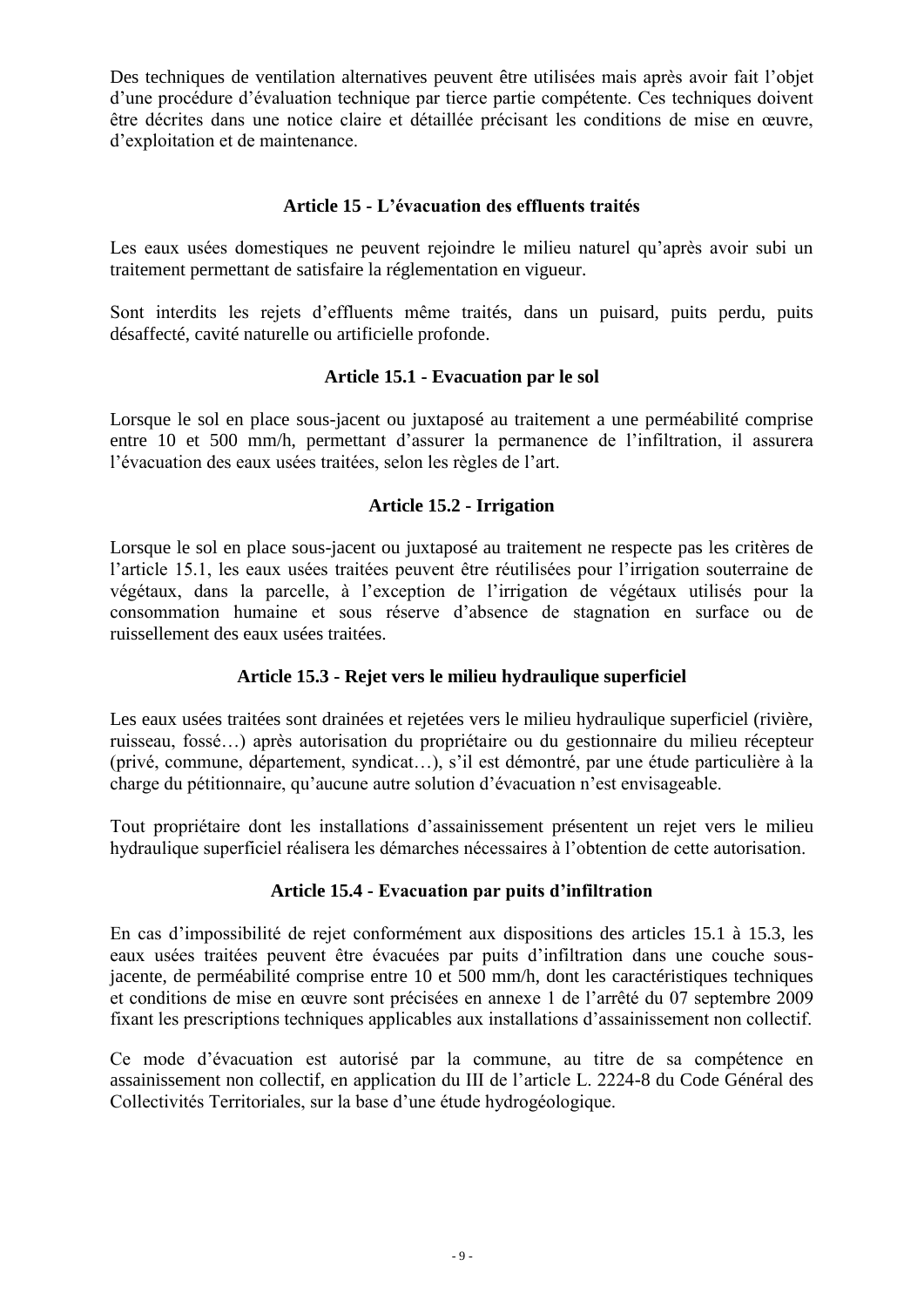#### **Article 16 - Prélèvements et analyses**

<span id="page-9-0"></span>Dans les cas de rejet d'eaux usées traitées en milieu superficiel ou en puits d'infiltration, la collectivité est en droit d'effectuer un prélèvement pour analyses, par un laboratoire agréé. Cette opération a pour but de vérifier l'aspect, la qualité du rejet et d'apprécier l'impact sanitaire et environnemental des rejets en fonction de la sensibilité du milieu (annexe n°1 de l'arrêté du 07 septembre 2009 fixant les modalités de l'exécution de la mission de contrôle).

#### <span id="page-9-1"></span>**Article 17 - Modalités particulières d'implantation (servitudes privées et publiques)**

Dans le cas d'une habitation ancienne ne disposant pas du terrain suffisant à l'établissement d'un assainissement non collectif, celui-ci pourra faire l'objet d'un accord privé entre voisins pour le passage d'une canalisation ou toute autre installation, dans le cadre d'une servitude de droit privé, sous réserve que les règles de salubrité soient respectées et que les ouvrages réalisés répondent aux prescriptions du présent règlement.

Le passage d'une canalisation privée d'eaux usées traversant le domaine public est subordonné à l'accord soit du maire de la commune concernée, soit du président du conseil général.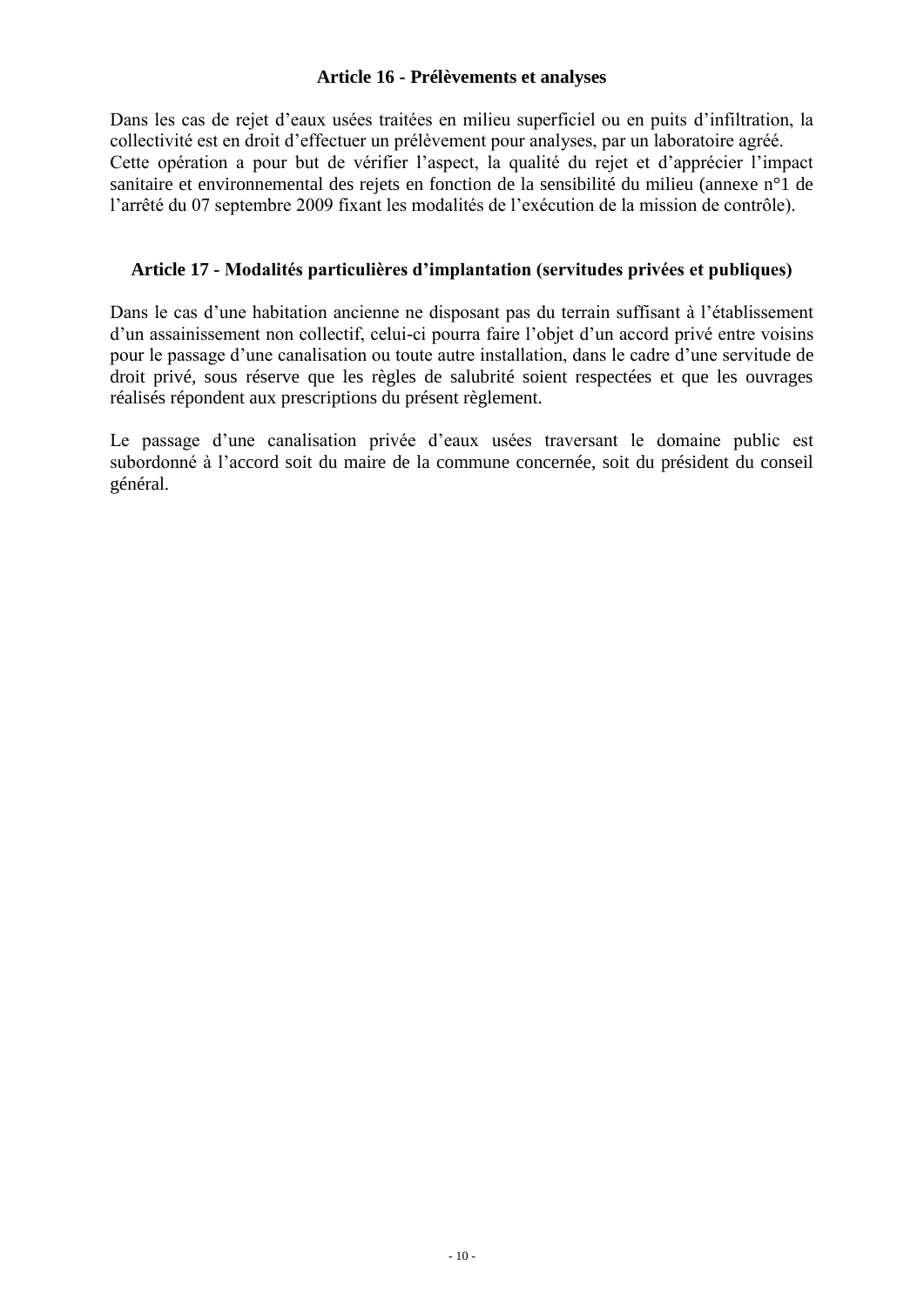### <span id="page-10-0"></span>**CHAPITRE III - Missions du service public d'assainissement non collectif (SPANC)**

#### **Article 18 - Nature du service**

<span id="page-10-1"></span>C'est un service à caractère industriel et commercial qui assure le contrôle de l'assainissement non collectif, conformément :

- aux lois sur l'eau du 3 janvier 1992 et du 31 décembre 2006
- à l'article L.2224-8 du Code Général des Collectivités Territoriales
- aux arrêtés du 07 septembre 2009.

L'objectif du contrôle est de fournir à l'usager les informations réglementaires et les conseils techniques nécessaires à la bonne réalisation et au bon fonctionnement de son système d'assainissement non collectif.

Il vise également à vérifier que les installations d'assainissement non collectif ne portent pas atteinte à la salubrité publique, ni à la sécurité des personnes, et permettent la préservation de la qualité des eaux superficielles et souterraines, en identifiant d'éventuels risques environnementaux ou sanitaires liés à la conception, à l'exécution, au fonctionnement, à l'état ou à l'entretien des installations.

#### **Article 19 - Nature du contrôle**

#### <span id="page-10-2"></span>**Article 19.1 - Installations réalisées ou réhabilitées avant le 31 décembre 1998**

<span id="page-10-3"></span>Ces installations font l'objet d'un diagnostic de bon fonctionnement et d'entretien qui consiste, sur la base des documents fournis par le propriétaire de l'immeuble et lors d'une visite sur place, à :

- a) identifier, localiser et caractériser les dispositifs constituant l'installation ;
- b) repérer l'accessibilité et les défauts d'entretien et d'usure éventuels ;
- c) vérifier le respect des prescriptions techniques réglementaires en vigueur lors de la réalisation ou la réhabilitation de l'installation ;
- d) constater que le fonctionnement de l'installation ne crée pas de risques environnementaux, de risques sanitaires ou de nuisances.

#### **Article 19.2 - Installations réalisées ou réhabilitées après le 31 décembre 1998**

<span id="page-10-4"></span>Ces installations font l'objet d'une vérification de conception et d'exécution qui consiste, sur la base des documents fournis par le propriétaire de l'immeuble et lors d'une visite sur place, à :

a) identifier, localiser et caractériser les dispositifs constituant l'installation ;

- b) repérer l'accessibilité et les défauts d'entretien et d'usure éventuels ;
- c) vérifier l'adaptation de la filière réalisée ou réhabilitée au type d'usage, aux contraintes sanitaires et environnementales, aux exigences et à la sensibilité du milieu, aux caractéristiques du terrain et à l'immeuble desservi ;
- d) vérifier le respect des prescriptions techniques réglementaires en vigueur lors de la réalisation ou réhabilitation de l'installation ;
- e) constater que le fonctionnement de l'installation n'engendre pas de risques environnementaux, de risques sanitaires ou de nuisances.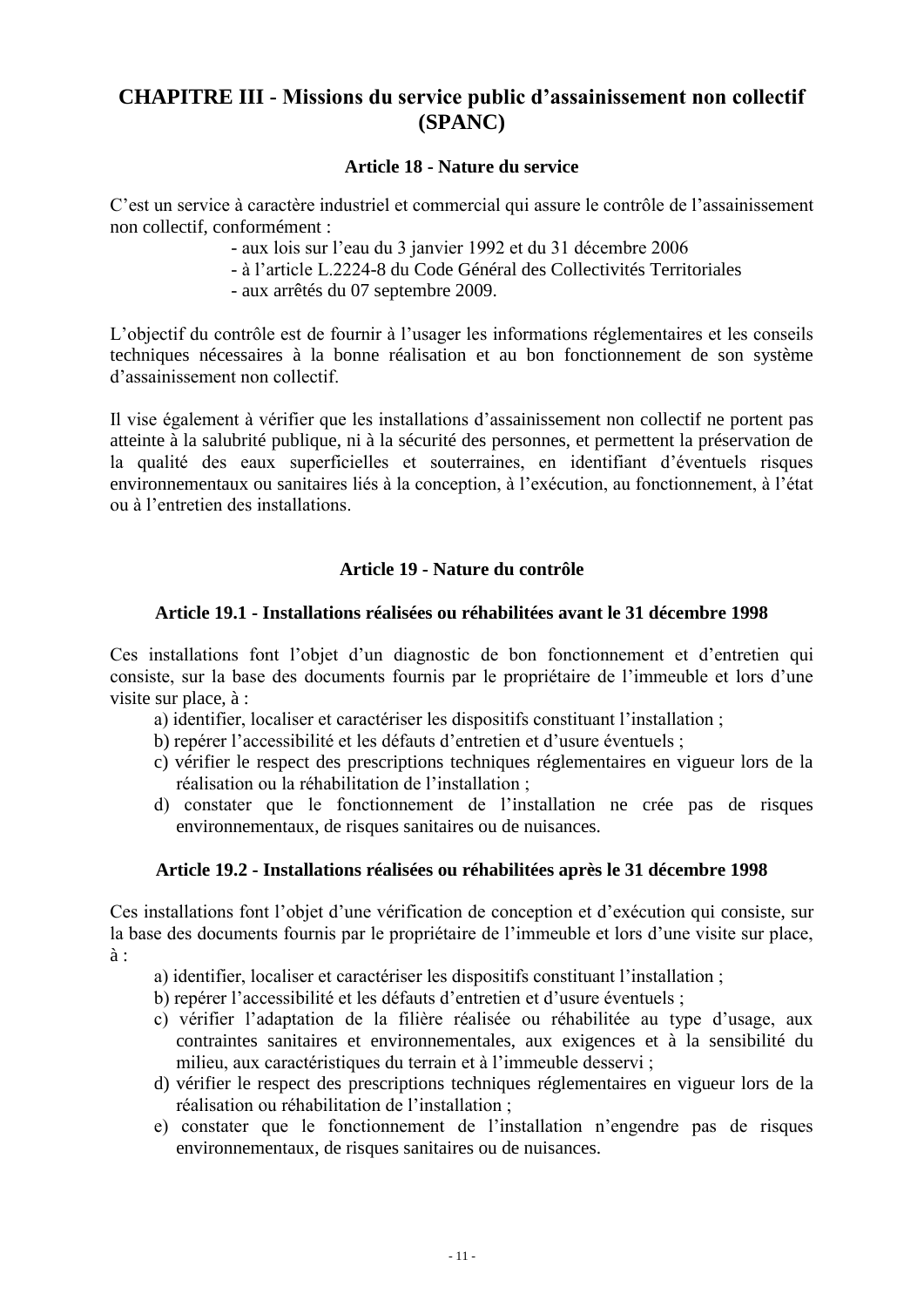#### **Article 19.3 - Installations ayant déjà fait l'objet d'un contrôle**

<span id="page-11-0"></span>Ces installations font l'objet d'un contrôle périodique qui consiste, sur la base des documents fournis par le propriétaire de l'immeuble, et lors d'une visite sur place, à :

- a) vérifier les modifications intervenues depuis le précédent contrôle effectué par la commune ;
- b) repérer l'accessibilité et les défauts d'entretien et d'usure éventuels ;
- c) constater que le fonctionnement de l'installation n'engendre pas de risques environnementaux, de risques sanitaires ou de nuisances.

#### **Article 20 - Modalités d'information du propriétaire**

<span id="page-11-1"></span>L'exécution de l'un des contrôles cité ci-dessus est annoncée au propriétaire de l'installation par l'intermédiaire d'un courrier, appelé avis de visite, adressé dans un délai de deux semaines minimum avant la date du contrôle et comportant une proposition de rendez-vous.

L'avis de visite est envoyé au propriétaire de l'immeuble, à son adresse de résidence principale.

Le propriétaire est chargé de prévenir l'éventuel occupant de l'immeuble concerné.

#### **Article 21 - Report de la date du contrôle**

<span id="page-11-2"></span>A la réception de l'avis de visite, le propriétaire a la possibilité de contacter le service public d'assainissement non collectif afin de convenir d'une autre date et/ou horaire de rendez-vous.

Ce nouveau rendez-vous sera fixé au plus tard dans la semaine suivant la fin de la campagne programmée.

Ces délais pourront exceptionnellement être prolongés pour les propriétaires de résidences secondaires habitant à plus de cent kilomètres de la commune.

#### **Article 22 - Documents à fournir**

<span id="page-11-3"></span>Lors du contrôle, les propriétaires fourniront :

- les plans de la filière d'assainissement non collectif (plan masse, coupes...)
- l'étude à la parcelle justifiant le dimensionnement et le type de filière
- l'avis de la DDASS ou de la collectivité
- l'autorisation de déversement en cas de rejet en milieu hydraulique superficiel ou dans un puits d'infiltration
- le bordereau ou la facture de la dernière vidange
- le guide d'utilisation
- les autres documents facilitant le contrôle.

#### **Article 23 - Rapport de visite**

<span id="page-11-4"></span>Les observations réalisées au cours de la visite sont dans un premier temps consignées par le technicien sur un formulaire signé par le propriétaire, son représentant ou l'occupant, puis rédigées sous forme d'un rapport de visite, qui est adressé au propriétaire de l'immeuble.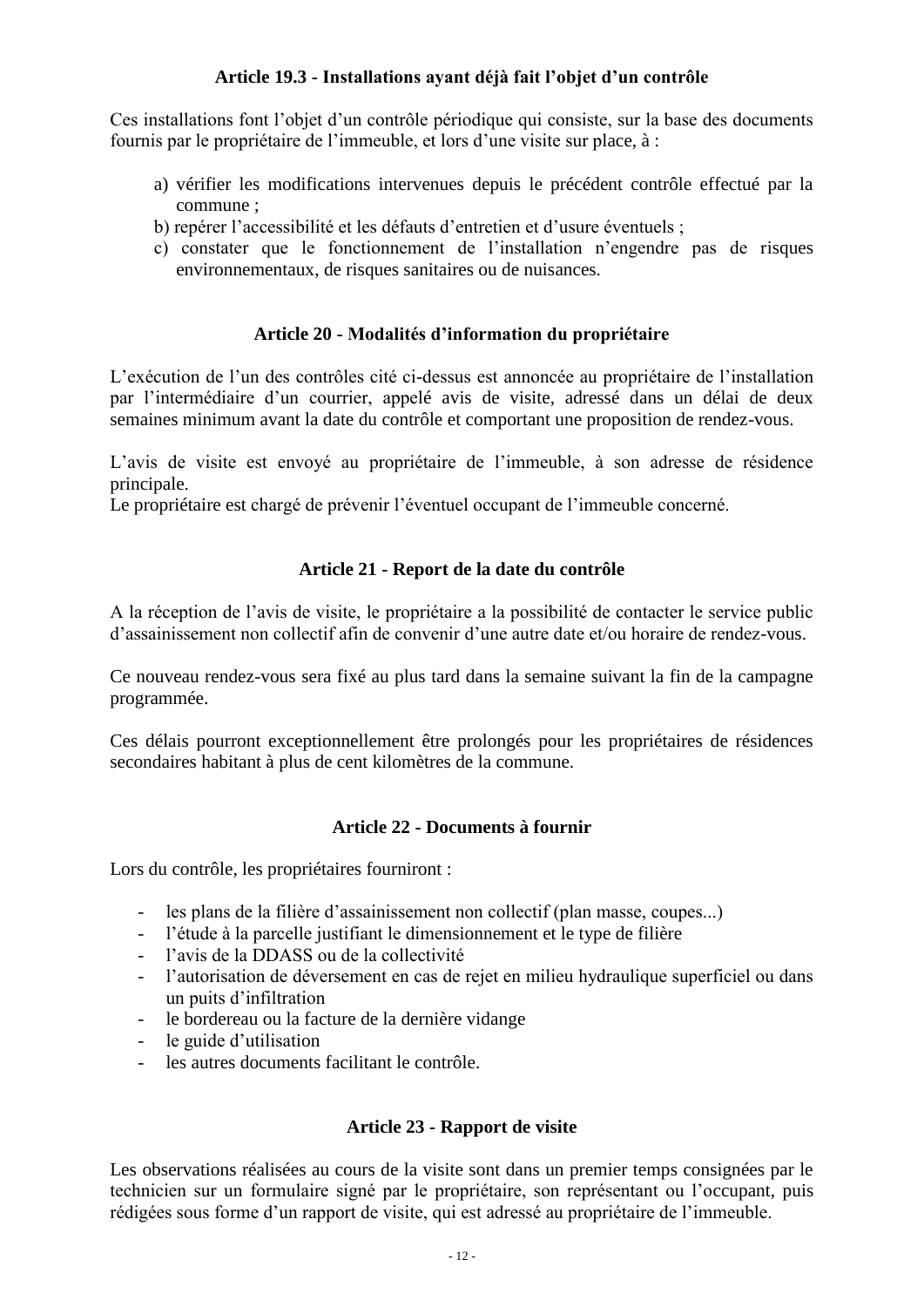Ce rapport établit :

- des recommandations à l'adresse du propriétaire sur l'accessibilité, l'entretien ou la nécessité de faire des modifications ;
- en cas de risques sanitaires et environnementaux dûment constatés, la liste des travaux classés, le cas échéant, par ordre de priorité à réaliser par le propriétaire de l'installation dans les quatre ans à compter de la date de notification de la liste des travaux.

#### **Article 24 - Contre visite**

#### **Article 24.1- Inaccessibilité totale ou partielle des ouvrages**

<span id="page-12-1"></span><span id="page-12-0"></span>Au cours du contrôle, si le technicien constate que les ouvrages sont partiellement ou totalement inaccessibles, il informe le propriétaire qu'il dispose d'un délai de trois mois à compter de la réception du rapport de visite, pour procéder à la mise à niveau de ses ouvrages, avant l'exécution d'un nouveau contrôle.

Le technicien rédige le rapport de visite en rappelant l'inaccessibilité des ouvrages et la délivrance d'un délai de trois mois avant le second passage, dénommé contre visite.

À l'issue des trois mois, le technicien contacte téléphoniquement le propriétaire afin de fixer une date de rendez-vous. Celle-ci est confirmée par l'envoi d'un avis de visite dans la mesure du possible.

Le technicien se rend une seconde fois à l'adresse de l'installation pour effectuer la contre visite :

- $\&$  les ouvrages sont accessibles : le technicien réalise le contrôle, rédige le rapport de visite et procède à la facturation
- $\%$  les ouvrages sont inaccessibles : le technicien constate le défaut d'accessibilité et le défaut d'entretien, entraînant la non conformité de l'installation. Ce second contrôle donne lieu à la facturation de la redevance d'assainissement non collectif.

Si lors de l'appel téléphonique, le propriétaire déclare ne pas avoir effectué les travaux et/ou refuse un nouveau rendez-vous dans les délais proposés, un courrier est adressé pour confirmer la conversation téléphonique et servir de base pour la facturation de la redevance d'assainissement non collectif.

#### **Article 24.2- Absence du propriétaire ou de son représentant**

<span id="page-12-2"></span>Lorsque le technicien n'a pas été contacté pour une annulation du rendez-vous ou n'a pas été destinataire de retour de courrier non distribué, il se rend à l'adresse du contrôle à la date prévue.

En cas d'absence du propriétaire ou d'un représentant, il dépose dans la boîte aux lettres un document informant de son passage et invitant le propriétaire à contacter le service pour convenir d'un nouveau rendez-vous.

Dans les jours suivants son passage, le technicien contacte téléphoniquement le propriétaire afin de fixer une date de rendez-vous. Celle-ci est confirmée par l'envoi d'un avis de visite dans la mesure du possible.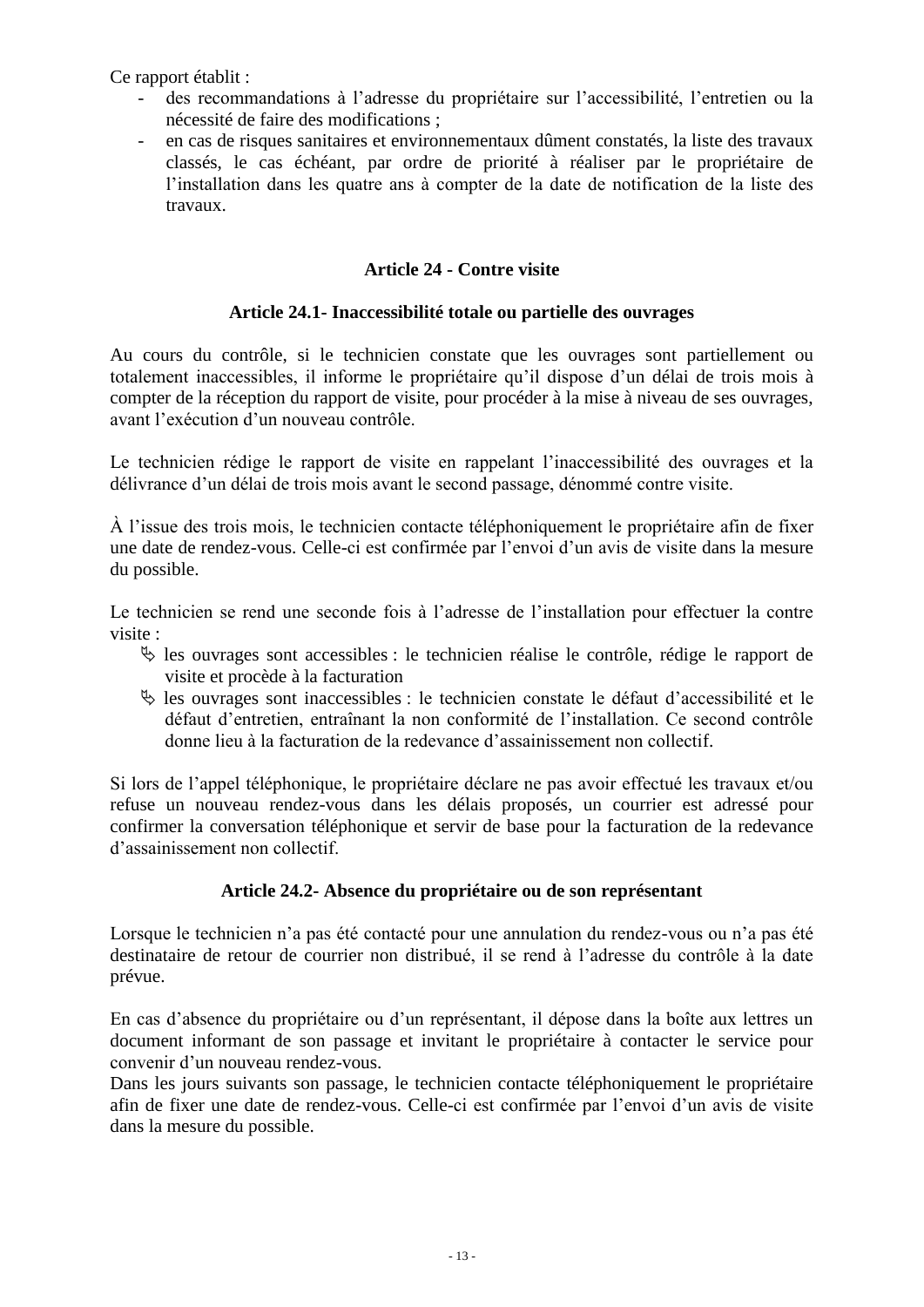Si le propriétaire n'est pas joignable téléphoniquement, un second avis de visite lui est adressé par courrier trois mois après le premier passage, en rappelant les obligations réglementaires et en précisant qu'en cas d'absence du propriétaire ou d'un représentant, les déplacements donneront lieu à une facturation équivalente à la redevance d'assainissement non collectif.

A la date convenue, le technicien se rend à l'adresse de l'installation pour effectuer la contre visite :

- $\%$  propriétaire présent : le technicien réalise le contrôle, rédige le rapport de visite et procède à la facturation, même si l'installation est inaccessible ou que partiellement accessible
- $\%$  propriétaire absent : l'installation est déclarée non conforme. Le technicien rédige le rapport de visite et procède à la facturation de la somme équivalente à la redevance.

Si lors de l'appel téléphonique, le propriétaire refuse un nouveau rendez-vous dans les délais proposés, un courrier est adressé pour confirmer la conversation téléphonique et servir de base pour la facturation de la somme équivalente à la redevance d'assainissement non collectif.

#### **Article 25 - Périodicité des contrôles**

<span id="page-13-0"></span>Le contrôle périodique des installations antérieures à 1998 (filtre bactérien percolateur, filtre à cheminement lent…), ou effectuant le traitement par le sol ou par lit à massif de zéolithe sera réalisé tous les quatre ans.

Pour les installations avec d'autres dispositifs de traitement, la fréquence des contrôles périodiques sera adaptée au type d'installation et à ses conditions d'utilisation.

En cas de circonstances particulières, la collectivité peut décider de réaliser une vérification plus fréquente.

#### <span id="page-13-1"></span>**Article 26 - Installations non conformes pour cause d'absence répétée et injustifiée du propriétaire (ou représentant) ou d'inaccessibilité des ouvrages**

A l'issue de la contre visite, si le contrôle n'a pas pu être réalisé dans sa totalité, l'installation est déclarée non conforme et le contrôle, même partiel, ou les déplacements, sont facturés au montant de la redevance d'assainissement non collectif.

Ces installations feront l'objet d'un nouveau contrôle dans un délai inférieur à la périodicité des contrôles définie à l'article précédent. Ces contrôles seront facturés au titre de la redevance d'assainissement non collectif.

#### **Article 27 - Cas des installations à créer ou à réhabiliter**

<span id="page-13-2"></span>Dans le cadre de la vérification de conception et d'exécution, le SPANC doit vérifier l'adaptation de la filière réalisée ou réhabilitée au type d'usage, aux contraintes sanitaires et environnementales, aux exigences et à la sensibilité du milieu, aux caractéristiques du terrain et à l'immeuble desservi, ainsi que le respect des prescriptions techniques réglementaires en vigueur lors de la réalisation ou réhabilitation de l'installation.

Ce contrôle peut être optimisé pour les installations à créer ou à réhabiliter, par la consultation et l'intervention du SPANC à l'amont du projet.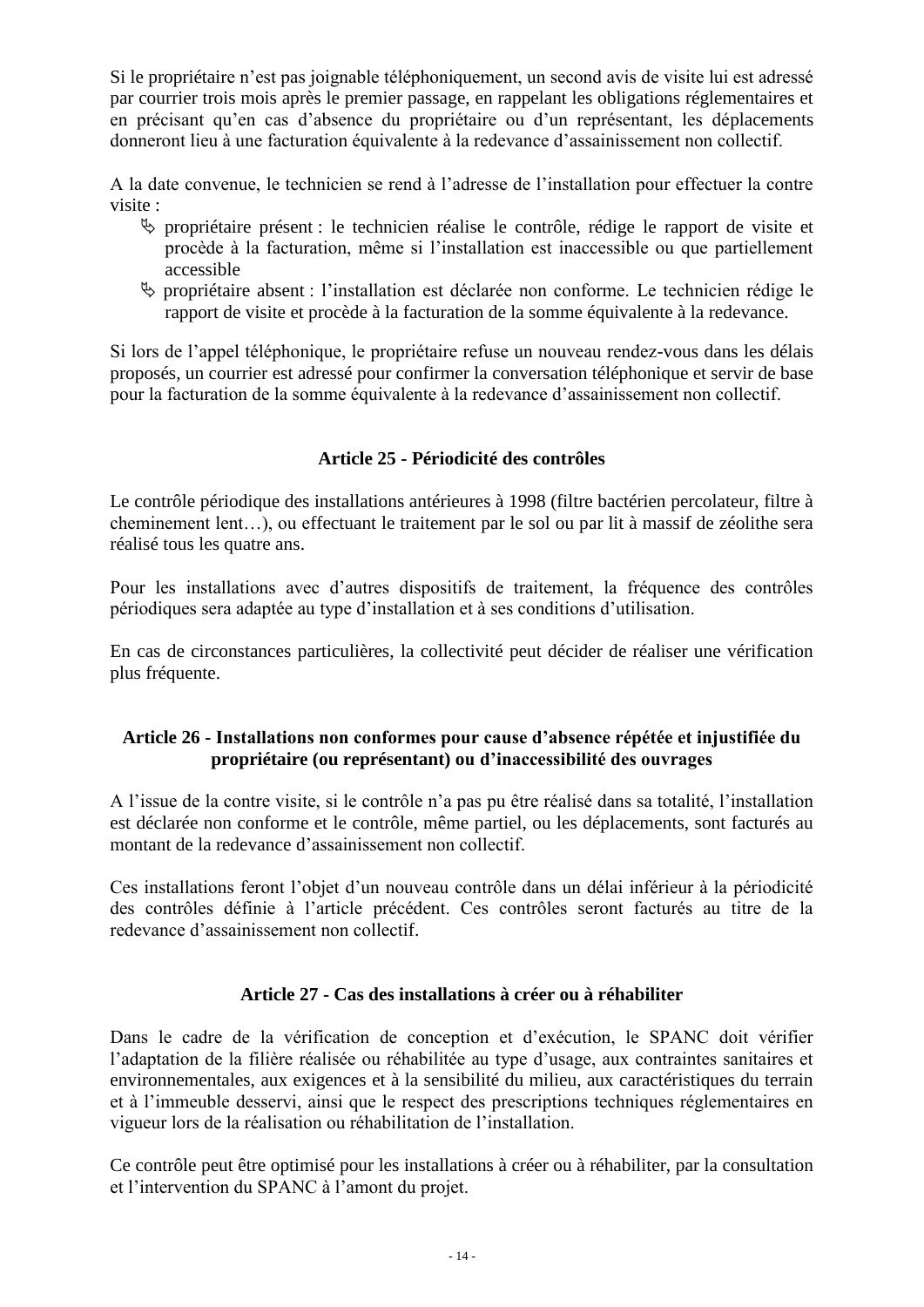Ainsi, lorsqu'un pétitionnaire envisage d'effectuer des travaux d'assainissement non collectif, que ce soit dans le cadre d'une nouvelle construction ou d'une réhabilitation, la mairie du lieu d'implantation lui remet un dossier d'assainissement non collectif. Celui-ci est à compléter par le pétitionnaire et à retourner à la mairie, pour étude.

Il comprend:

- un formulaire à remplir destiné à préciser l'identité du propriétaire et du réalisateur du projet, les caractéristiques de l'immeuble à équiper, du terrain d'implantation et de son environnement, de la filière, des ouvrages et des études déjà réalisées ou à réaliser
- la liste des pièces à fournir en complément du formulaire :
	- un plan de situation de la parcelle
	- un plan de masse du projet de l'installation
	- un plan en coupe de la filière et du bâtiment
	- les plans côtés des appareils
	- l'étude à la parcelle (article 12 du présent règlement)
	- éventuellement les justificatifs techniques

La commune transmet son avis au pétitionnaire, qui pourra être favorable, favorable avec réserves ou défavorable. Dans ces deux derniers cas, l'avis est expressément motivé.

Ce contrôle constitue une validation de la conception des dispositifs, laquelle est de la responsabilité du propriétaire de l'installation. Il ne se substitue donc pas à une prestation de prescription technique et ne pourra en aucun être mis en cause en cas de dysfonctionnement.

A la suite de ce contrôle de conception, le SPANC effectuera une vérification de l'exécution des travaux lors de visites sur site.

Ce contrôle porte notamment sur le type de dispositif installé, son implantation, ses dimensions, la mise en œuvre des différents éléments de collecte, de prétraitement, de traitement et le cas échéant, d'évacuation des eaux traitées et la bonne exécution des travaux, selon l'arrêté du 07 septembre 2009 et toute réglementation en vigueur lors de l'exécution des travaux.

Les obligations du pétitionnaire :

- il doit informer la commune du démarrage des travaux, au moins 48 heures à l'avance, pour que le service puisse effectuer une visite sur place
- il ne doit pas faire remblayer tant que le contrôle de bonne exécution n'a pas été réalisé, sauf autorisation expresse du service.

Tous les travaux réalisés sans que la commune en soit informée seront déclarés non conformes.

Le non respect de ces règles par le propriétaire engage totalement sa responsabilité.

A l'issue du contrôle, la collectivité formule son avis qui pourra être favorable, favorable avec réserves ou défavorable. Dans ces deux derniers cas, l'avis est expressément motivé. Il est adressé au propriétaire des ouvrages. Si l'avis est défavorable ou comporte des réserves, le propriétaire est tenu de réaliser les travaux nécessaires pour rendre les ouvrages conformes à la réglementation.

Ces prestations feront l'objet d'une redevance d'assainissement non collectif au titre du contrôle de conception et d'exécution des installations neuves ou réhabilitées.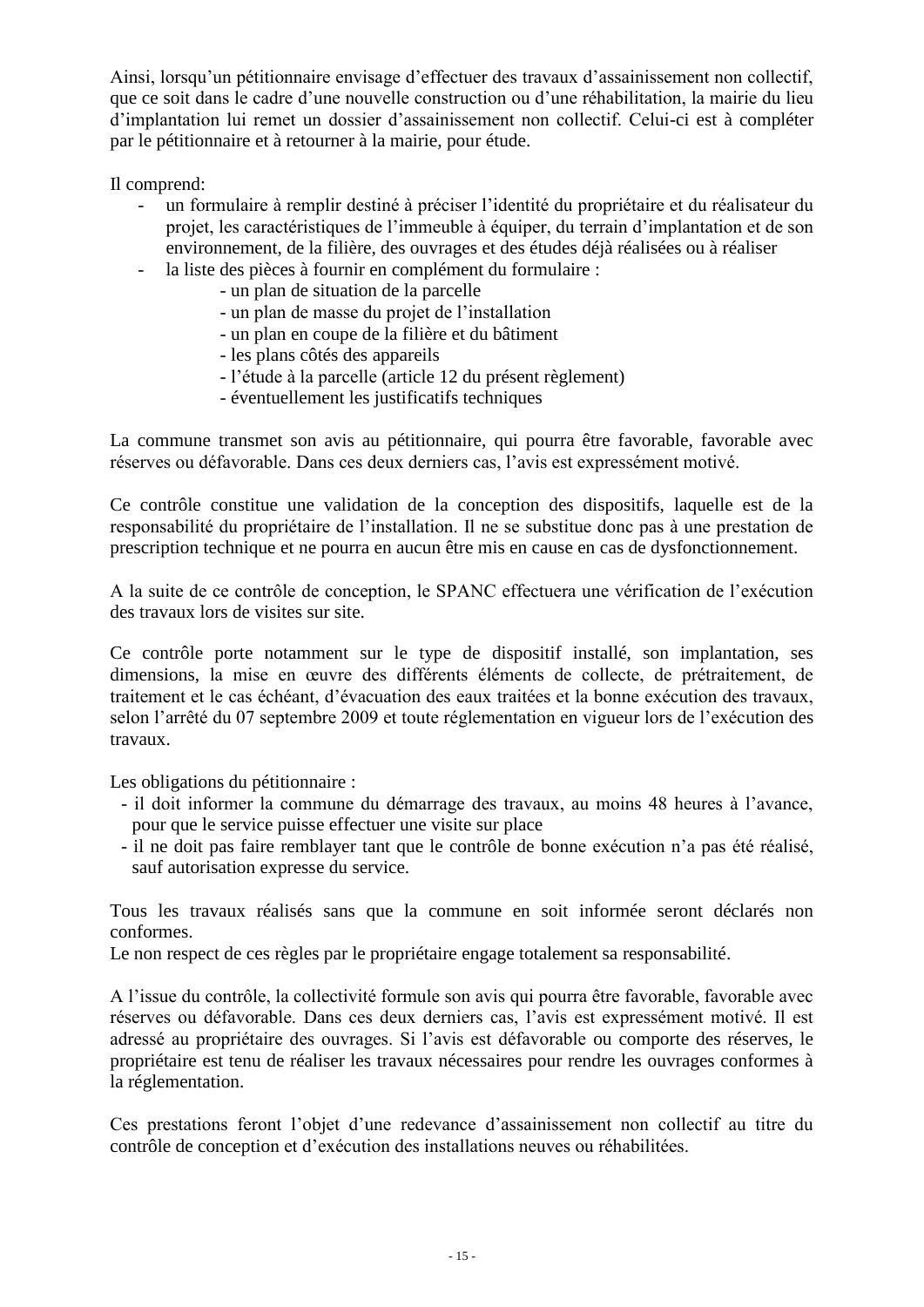#### **Article 28 - Vente d'un immeuble**

<span id="page-15-0"></span>L'article L.1331-11-1 du Code de la Santé Publique prévoit qu'à compter du 01<sup>er</sup> janvier 2013, lors de la vente de tout ou partie d'un immeuble à usage d'habitation non raccordé au réseau public de collecte des eaux usées, le document établi à l'issue du contrôle des installations d'assainissement non collectif effectué dans les conditions prévues au II de l'article L. 1331-1-1 du même Code est joint au dossier de diagnostic technique prévu aux articles L. 271-4 et L. 271-5 du Code de la Construction et de l'Habitation.

#### **Article 29 - Compétences optionnelles de la collectivité**

<span id="page-15-1"></span>Conformément à l'article L.2224-8 du Code Général des Collectivités Territoriales, les communes peuvent, à la demande du propriétaire, assurer l'entretien et les travaux de réalisation et de réhabilitation des installations d'assainissement non collectif.

Elles peuvent en outre assurer le traitement des matières de vidanges issues des installations d'assainissement non collectif.

#### **Article 30 - Cas des installations produisant plus de 1,2 kg de DBO5/j (supérieure à 20 EH)**

<span id="page-15-2"></span>Les installations d'assainissement non collectif recevant une charge brute de pollution organique supérieure à 1,2 kg/j de demande biochimique en oxygène mesurée à cinq jours (DBO5) soit plus de 20 équivalents-habitants, relèvent des prescriptions édictées par l'arrêté du 22 juin 2007, relatif à la collecte, au transport et au traitement des eaux usées des agglomérations d'assainissement ainsi qu'à la surveillance de leur fonctionnement et de leur efficacité, et aux dispositifs d'assainissement non collectif recevant une charge brute de pollution organique supérieure à 1,2 kg/j de DBO5.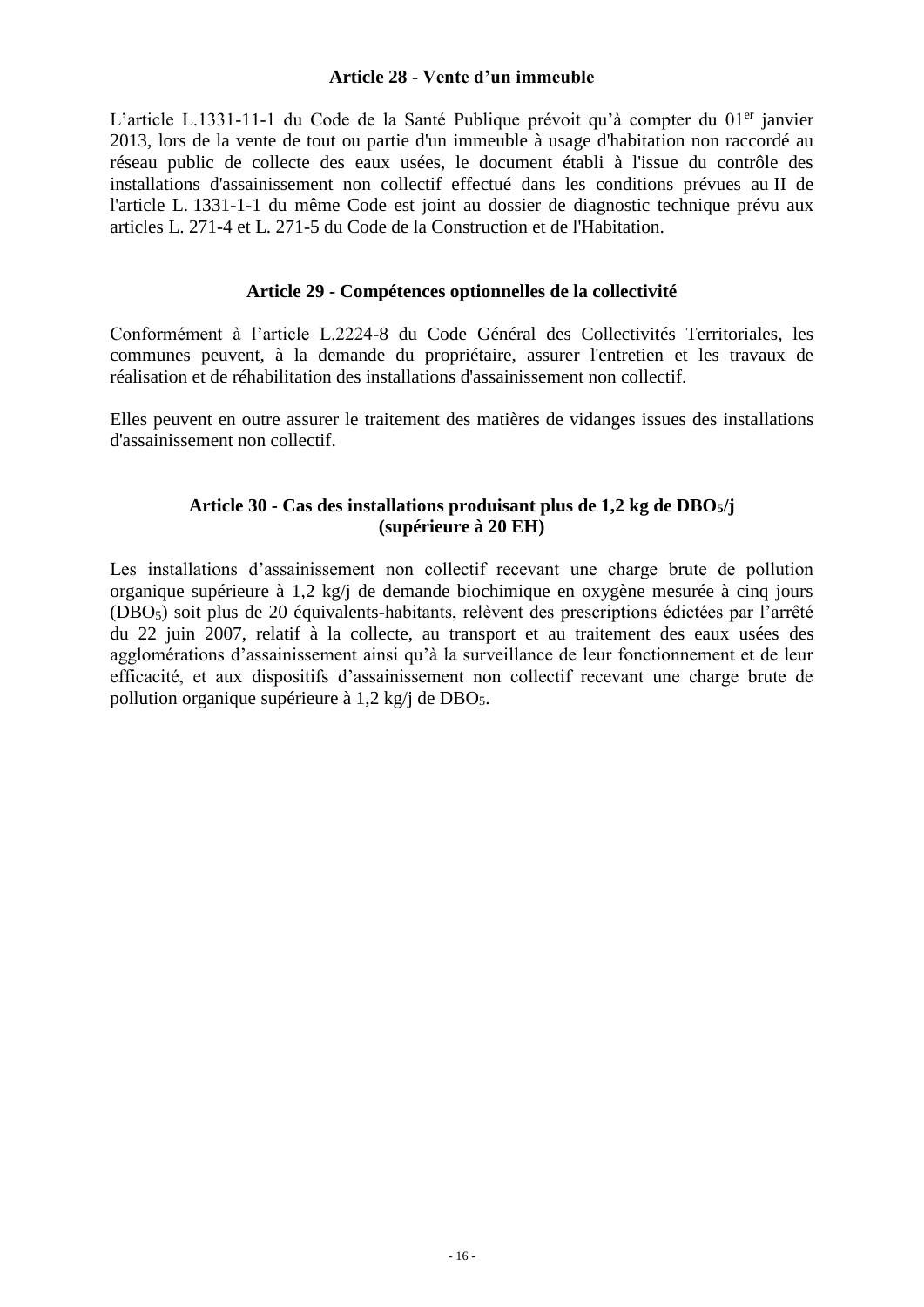# **CHAPITRE IV - Dispositions financières**

#### **Article 31 - Redevance d'assainissement non collectif**

<span id="page-16-1"></span><span id="page-16-0"></span>Les prestations de contrôle assurées par le service public d'assainissement non collectif donnent lieu au paiement par l'usager d'une redevance d'assainissement non collectif dans les conditions prévues par ce chapitre. Cette redevance est destinée à financer les charges du service.

#### **Article 32 - Montant de la redevance**

<span id="page-16-2"></span>Le montant de la redevance varie selon la nature des opérations de contrôle :

- contrôle diagnostic de bon fonctionnement et d'entretien
- contrôle de conception des installations neuves ou réhabilitées
- contrôle d'exécution des installations neuves ou réhabilitées
- contrôle de conception et d'exécution des installations construites ou réhabilitées après le 31 décembre 1998
- contrôle périodique

Les montants sont précisés dans la délibération jointe en annexe. Ils peuvent être révisés par une nouvelle délibération.

#### **Article 33 - Notion de redevables**

<span id="page-16-3"></span>La part de la redevance d'assainissement non collectif qui porte sur le contrôle de la conception, de l'implantation et de la bonne exécution des ouvrages est facturée au propriétaire de l'immeuble.

La part de la redevance qui porte sur le contrôle diagnostic de bon fonctionnement et d'entretien ou sur le contrôle périodique sera facturée à l'occupant de l'immeuble, titulaire de l'abonnement à l'eau, ou à défaut au propriétaire du fonds de commerce, ou à défaut au propriétaire de l'immeuble qui pourra la répercuter sur le locataire le cas échéant.

#### **Article 34 - Recouvrement de la redevance**

<span id="page-16-4"></span>Le recouvrement de la redevance d'assainissement non collectif est assuré par la commune dans le cadre de son service eau / assainissement.

Les opérations ponctuelles de contrôle peuvent ne pas figurer sur la facture d'eau et donner lieu à une facturation séparée.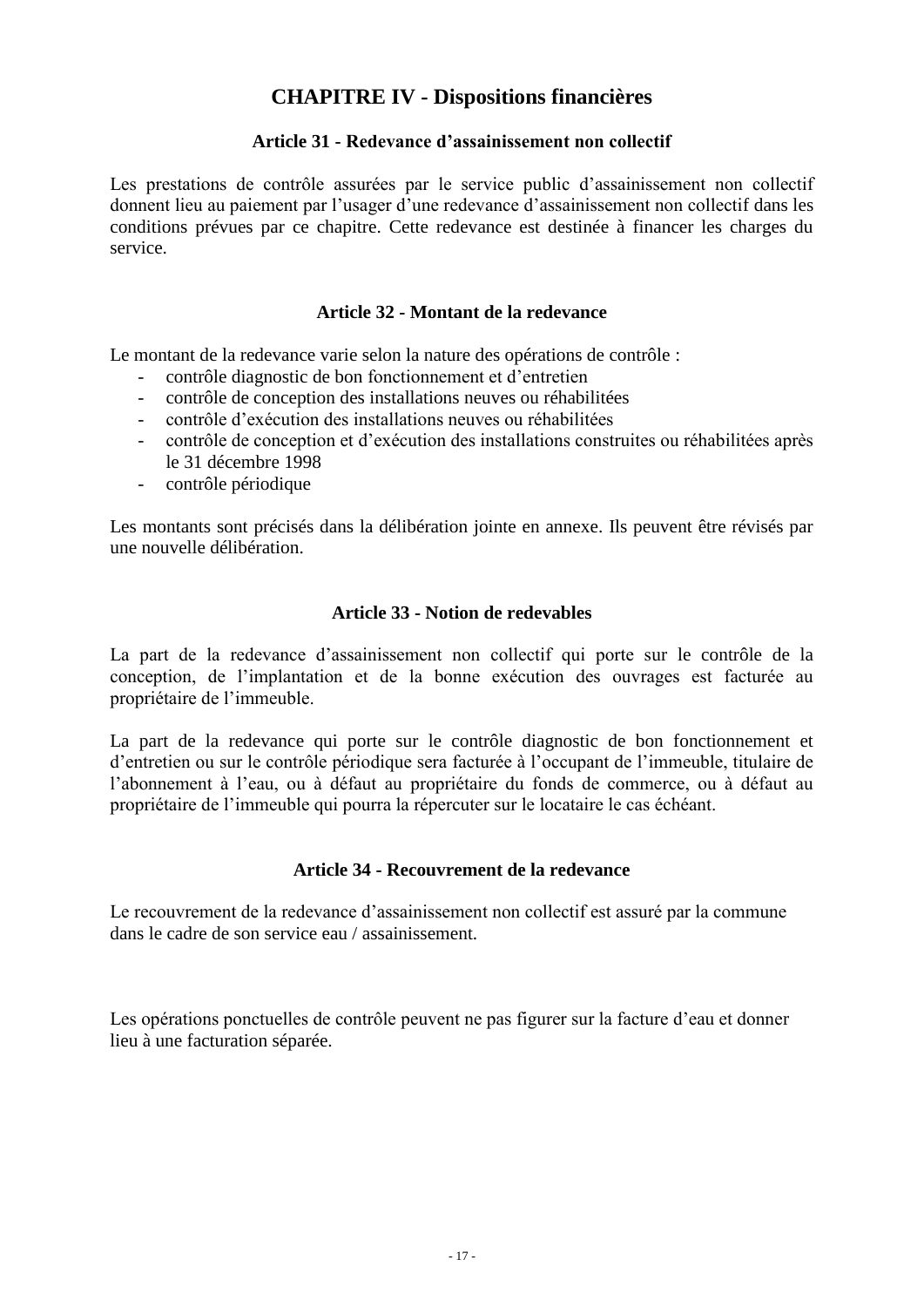#### **Article 35 - Majoration de la redevance pour retard de paiement**

<span id="page-17-0"></span>Le défaut de paiement dans un délai de trois mois à compter de la présentation de la facture entraîne une mise en demeure par lettre recommandée avec accusé de réception.

Si cette redevance n'est pas payée dans les quinze jours suivant la mise en demeure, la redevance est majorée de 25%, en application de l'article R.2224-19-9 du Code Général des Collectivités Territoriales.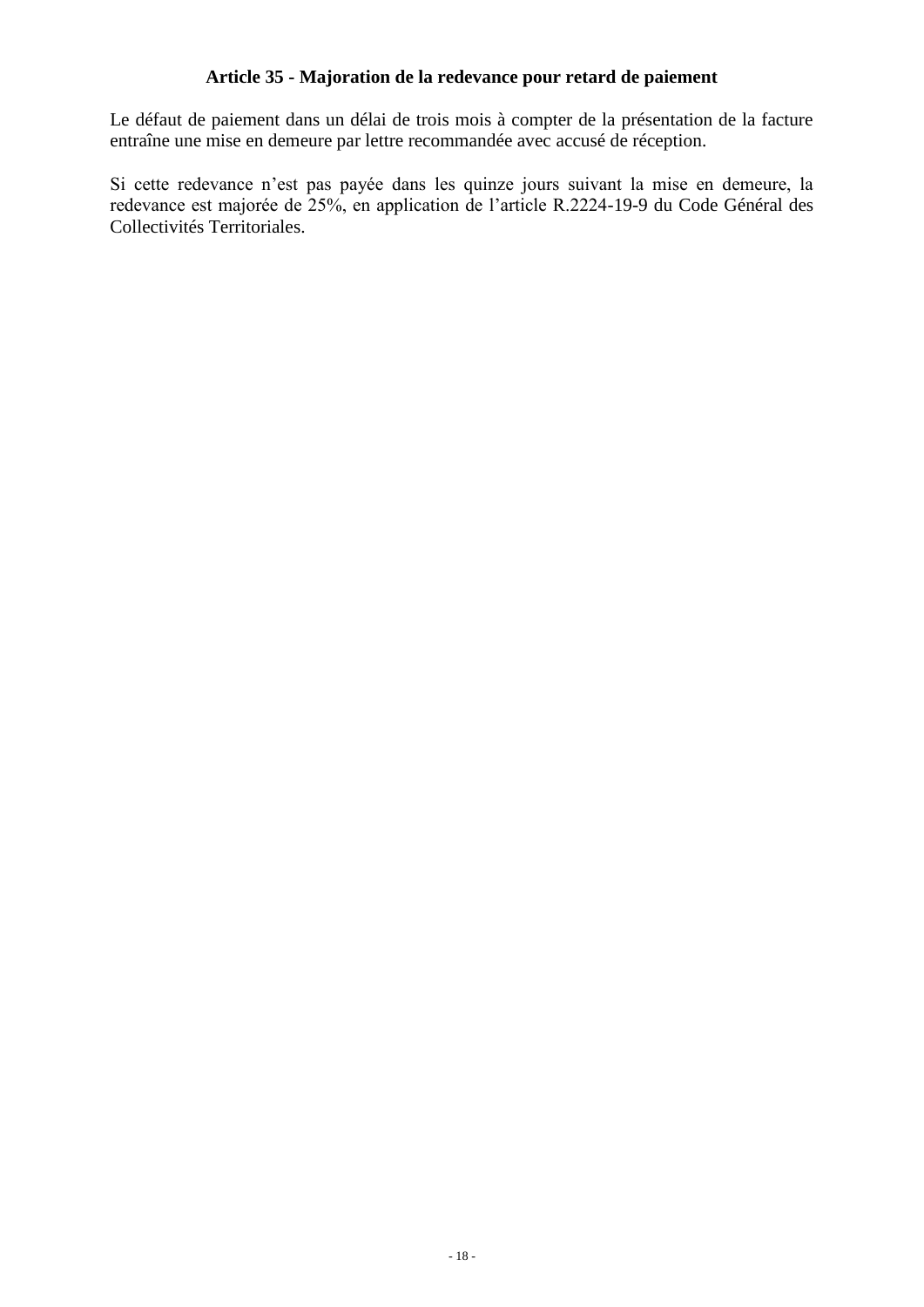## **CHAPITRE V - Obligations des usagers**

#### **Article 36 - Conception et fonctionnement de l'installation**

<span id="page-18-1"></span><span id="page-18-0"></span>Le propriétaire est responsable de la conception et de l'implantation de son installation, qu'il s'agisse d'une création ou d'une réhabilitation, ainsi que de la bonne exécution des travaux correspondants.

La collectivité vérifie le respect des prescriptions techniques s'y rapportant, par l'intermédiaire du SPANC.

Le propriétaire est également responsable du bon fonctionnement et de l'entretien de son système d'assainissement non collectif.

#### **Article 37 - Modification de l'installation ou changement d'affectation**

<span id="page-18-2"></span>Si le propriétaire souhaite modifier de manière durable et significative les quantités d'eaux usées domestiques collectées et traitées par une installation existante, il doit en informer la commune.

Il ne doit pas modifier l'agencement ou les caractéristiques des ouvrages ou l'aménagement du terrain d'implantation sans en informer la commune.

#### **Article 38 - Entretien de l'installation**

<span id="page-18-3"></span>Conformément à l'article 15 de l'arrêté du 07 septembre 2009 fixant les prescriptions techniques applicables aux installations d'assainissement non collectif, le propriétaire est tenu d'entretenir régulièrement son dispositif d'assainissement non collectif et de le faire vidanger par une personne agréée par le Préfet de manière à assurer :

- son bon fonctionnement et son bon état, notamment celui des dispositifs de ventilation et, dans le cas où la filière le prévoit, des dispositifs de dégraissage
- le bon écoulement et la bonne distribution des eaux usées prétraitées jusqu'au dispositif de traitement
- l'accumulation normale des boues et des flottants et leur évacuation.

Les installations doivent être vérifiées et nettoyées aussi souvent que nécessaire.

Les installations, les boîtes de branchement et d'inspection doivent être fermées en permanence et accessibles pour assurer leur entretien et leur contrôle.

La périodicité de vidange de la fosse toutes eaux doit être adaptée en fonction de la hauteur de boues, qui ne doit pas dépasser 50 % du volume utile.

Les conditions d'entretien sont mentionnées dans le guide d'utilisation remis au propriétaire de l'installation lors de la réalisation ou de la réhabilitation.

Le propriétaire de l'immeuble est dans l'obligation de faire appel à une personne agréée par le Préfet pour vidanger, transporter et éliminer les matières extraites de l'installation d'assainissement non collectif.

Les modalités d'agrément de ces personnes sont définies par l'arrêté du 07 septembre 2009.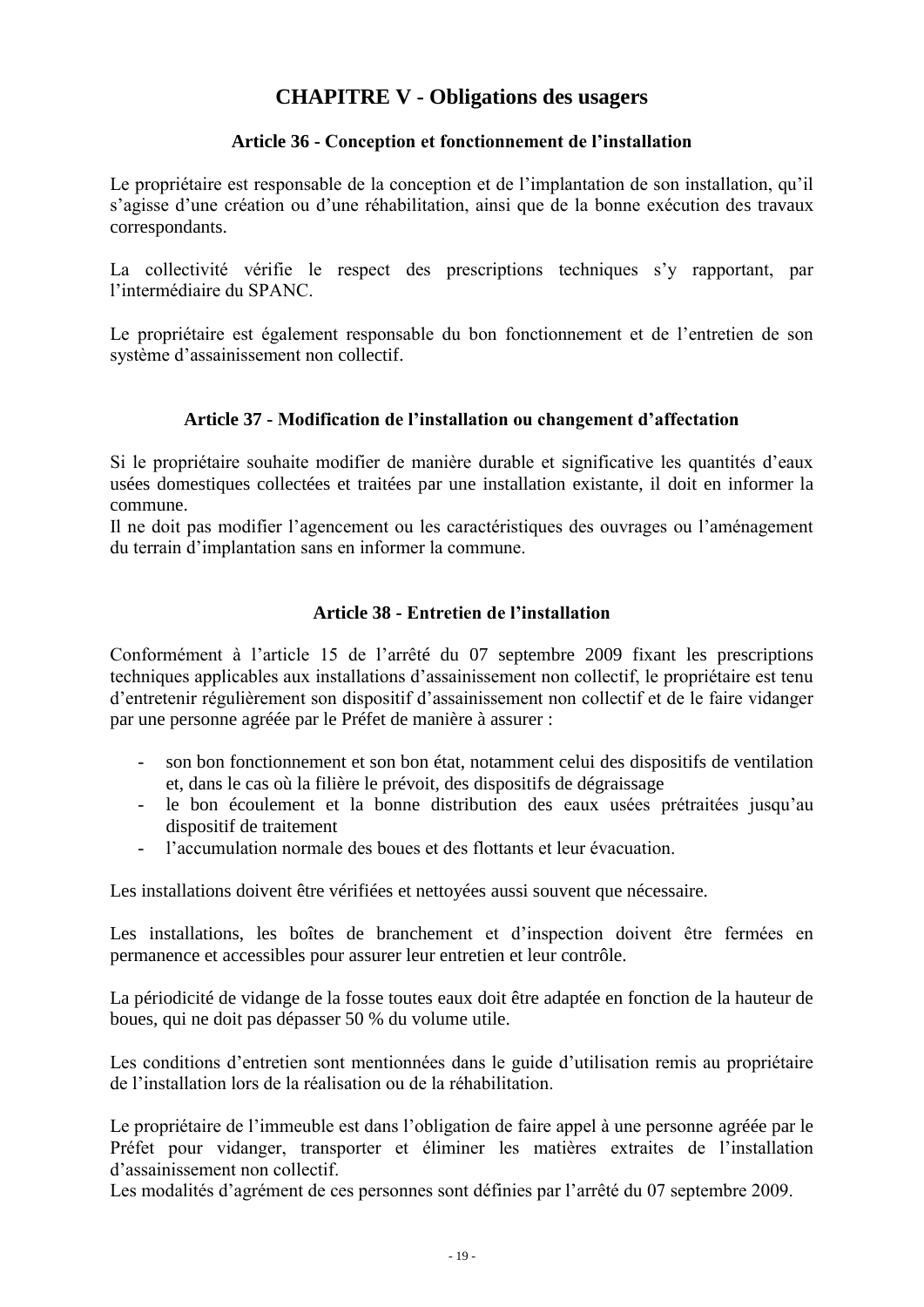Pour chaque vidange, la personne agréée établit un bordereau de suivi des matières de vidange en trois volets. Ces trois volets sont conservés respectivement par le propriétaire de l'installation vidangée, la personne agréée et le responsable de la filière d'élimination.

Le volet conservé par le propriétaire de l'installation vidangée est signé par lui-même et la personne agréée. Ceux conservés par la personne agréée et le responsable de la filière d'élimination sont signés par les trois parties.

Le bordereau de suivi des matières de vidange comporte a minima les indications suivantes :

- un numéro de bordereau ;
- $\geq$  la désignation (nom, adresse...) de la personne agréée ;
- le numéro départemental d'agrément ;
- la date de fin de validité d'agrément ;
- $\triangleright$  l'identification du véhicule assurant la vidange (n° d'immatriculation) ;
- $\triangleright$  les nom et prénom de la personne physique réalisant la vidange ;
- $\triangleright$  les coordonnées du propriétaire de l'installation vidangée ;
- $\geq$  les coordonnées de l'installation vidangée ;
- $\triangleright$  la date de réalisation de la vidange ;
- $\geq$  la désignation des sous-produits vidangés ;
- $\geq$  la quantité de matières vidangées ;
- $\triangleright$  le lieu d'élimination des matières de vidange.

Le propriétaire est tenu de mettre ce document à la disposition de la commune, à sa demande, en particulier lors des contrôles périodiques.

Le non respect des obligations de maintien en bon état de fonctionnement et d'entretien des ouvrages expose, le cas échéant, le propriétaire des lieux aux mesures administratives et aux sanctions prévues au chapitre VII.

#### **Article 39 - Droit d'accès aux installations d'assainissement non collectif**

<span id="page-19-0"></span>Les agents du service public d'assainissement non collectif ont accès aux propriétés privées pour assurer le contrôle des installations d'assainissement non collectif (article L.1331-11 du Code de la Santé Publique).

Cet accès est précédé d'un avis préalable de visite notifié au propriétaire des ouvrages dans un délai raisonnable (15 jours). Le propriétaire des ouvrages est chargé d'informer l'éventuel occupant de l'immeuble concerné.

Le propriétaire doit faciliter l'accès de ses installations aux agents du service et les regards doivent être dégagés.

Le propriétaire doit être présent ou représenté lors de toutes interventions du service.

Au cas où il s'opposerait à cet accès pour une opération de contrôle, les agents du SPANC relèveront l'impossibilité d'effectuer leur contrôle et transmettront le dossier au maire. A charge pour celui-ci, au titre de ses pouvoirs généraux de police, de constater ou de faire constater l'infraction.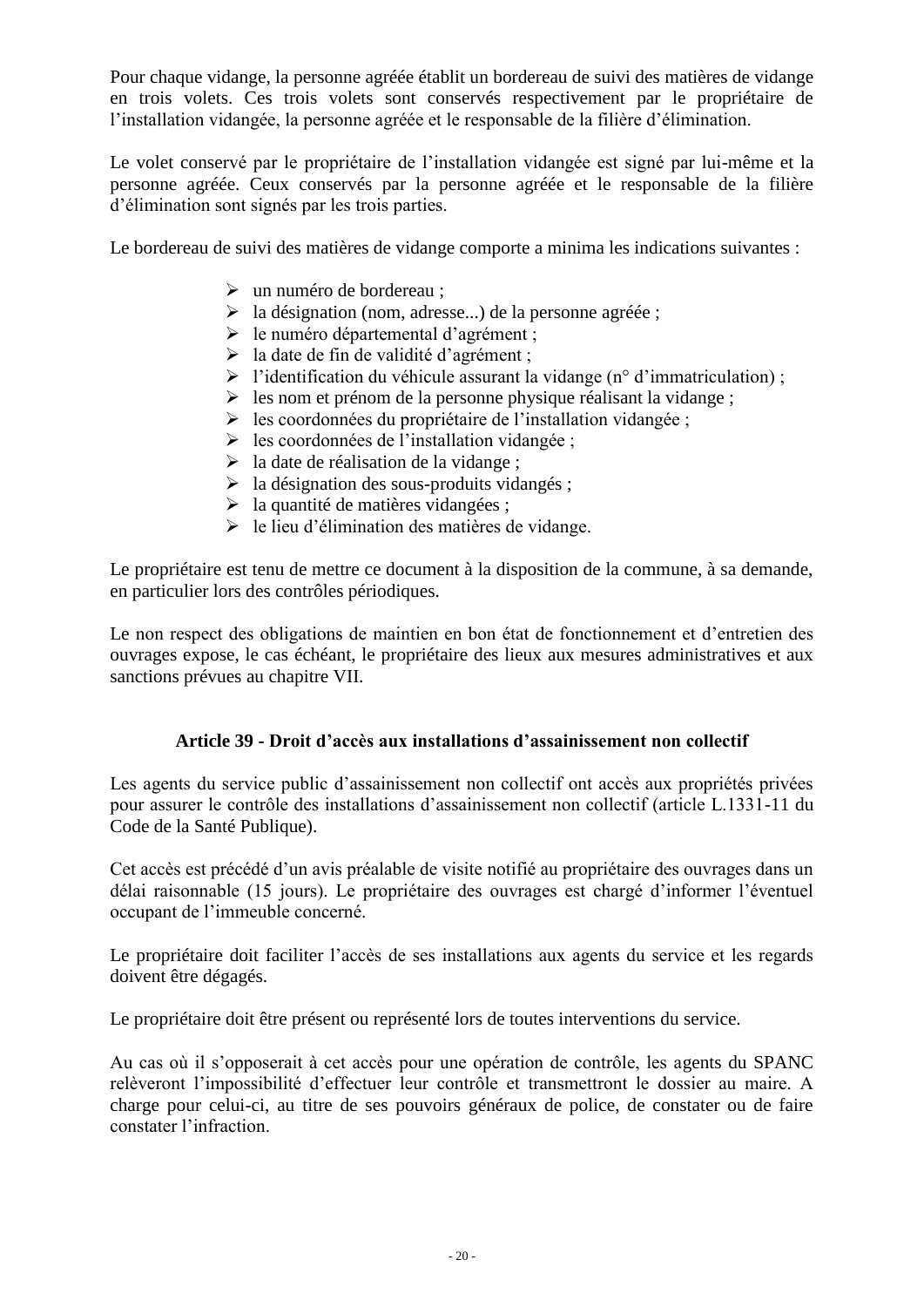#### **Article 40 - Répartition des obligations entre propriétaire et locataire**

<span id="page-20-0"></span>Le propriétaire a l'obligation de remettre à son locataire le règlement du service d'assainissement non collectif afin que celui-ci connaisse l'étendue de ses obligations.

Dans le cas où le propriétaire a mis son habitation en location après l'avoir lui-même occupée ou louée, il doit remettre à son locataire une copie de la facture de la dernière vidange.

Le propriétaire est responsable du bon fonctionnement et de l'entretien de l'installation. L'information de l'occupant quant aux modalités de fonctionnement et d'entretien est donc à sa charge.

Selon les conditions du bail, le locataire peut réaliser la vidange des installations ou le propriétaire est en droit de répercuter le coût de la vidange sur les charges locatives, conformément au décret n°87-713 du 26 août 1987.

#### **Article 41 - Mise en conformité des installations**

<span id="page-20-1"></span>Les installations d'assainissement non collectif doivent être respectueuses de la loi et notamment des lois sur l'eau du 3 janvier 1992 et du 30 décembre 2006 ainsi que des arrêtés du 07 septembre 2009.

A l'issue des contrôles cités à l'article 19, les observations sont consignées dans un rapport de visite qui est adressé au propriétaire de l'immeuble. Les risques pour la santé et les risques de pollution de l'environnement présentés par l'installation sont évalués.

En cas de risques sanitaires et environnementaux dûment constatés, la collectivité dresse la liste des travaux à réaliser, le cas échéant classés par ordre de priorité. Ceux-ci sont à effectuer par le propriétaire de l'installation, dans les quatre ans à compter de la date de notification de la liste des travaux.

Conformément à l'article L.2212-2 du Code Général des Collectivités Territoriales, le maire peut raccourcir le délai de quatre ans selon le degré d'importance du risque.

Le propriétaire informe la commune des modifications réalisées à l'issue du contrôle.

La commune effectue une contre visite pour vérifier la réalisation des travaux dans les délais impartis, comprenant une vérification de conception et d'exécution, avant remblaiement.

Lorsque l'installation nécessite une réhabilitation conséquente ou complète, le propriétaire de l'installation devra faire réaliser une étude à la parcelle, telle que décrite à l'article 12. Le résultat de cette étude devra être soumis à la collectivité, ainsi que le projet de l'installation, par l'intermédiaire du dossier d'assainissement non collectif détaillé à l'article 27 du présent règlement.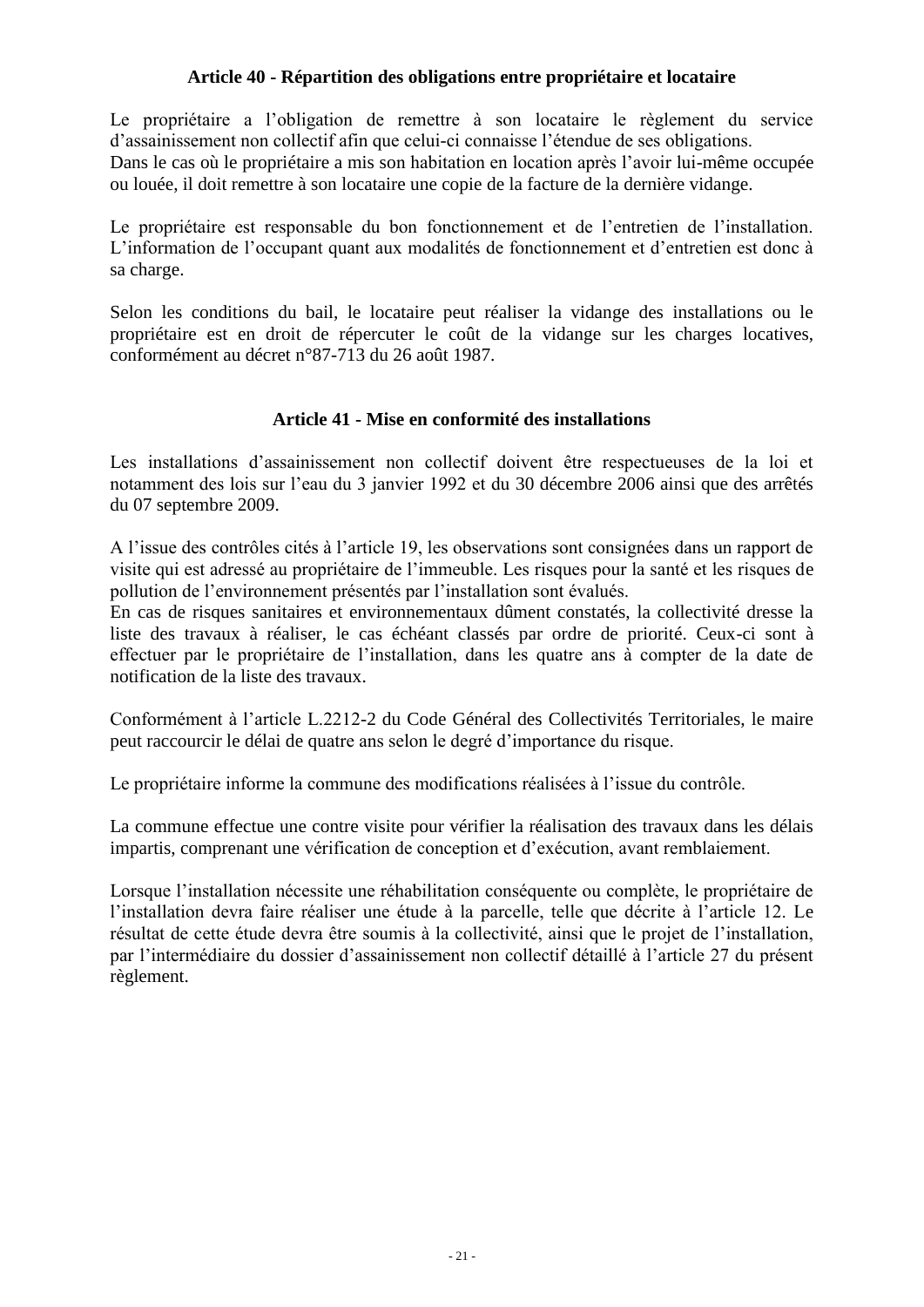# **CHAPITRE VI - Les installations sanitaires intérieures**

#### **Article 42 - Dispositions générales**

<span id="page-21-1"></span><span id="page-21-0"></span>Les installations sanitaires intérieures de l'immeuble doivent être conformes aux prescriptions du Règlement Sanitaire Départemental et du présent règlement.

#### **Article 43 - Indépendance des réseaux intérieurs d'eau potable et d'eaux usées**

<span id="page-21-2"></span>Tout raccordement direct entre les conduites d'eau potable et les canalisations d'eaux usées est interdit. De même, sont interdits tous les dispositifs susceptibles de laisser les eaux usées pénétrer dans la conduite d'eau potable, soit par aspiration due à une dépression accidentelle, soit par refoulement dû à une surpression créée dans la canalisation d'évacuation.

#### <span id="page-21-3"></span>**Article 44 - Etanchéité des installations et protection contre le reflux des eaux usées**

Conformément aux dispositions du Règlement Sanitaire Départemental, pour éviter le reflux des eaux usées dans les caves, sous sols et cours, lors de leur élévation exceptionnelle jusqu'au niveau de la chaussée, les canalisations intérieures et notamment leurs joints sont établis de manière à résister à la pression correspondant au niveau fixé ci-dessus.

De même, tous orifices sur ces canalisations ou sur les appareils reliés à ces canalisations, situés à un niveau inférieur à celui vers lequel se fait l'évacuation doivent être normalement obturés par un tampon étanche résistant à ladite pression.

Enfin, tout appareil d'évacuation se trouvant à un niveau inférieur à celui de l'installation d'assainissement non collectif doit être muni d'un dispositif anti-refoulement contre le reflux des eaux usées.

Les frais d'installations, d'entretien et de réparation y afférant sont à la charge totale du propriétaire.

#### **Article 45 - Toilettes**

<span id="page-21-4"></span>Les toilettes seront munies d'une cuvette siphonnée qui doit pouvoir être rincée moyennant une chasse d'eau ayant un volume d'eau suffisant.

Les toilettes dites sèches (sans apport d'eau de dilution ou de transport) sont autorisées, à la condition qu'elles ne génèrent aucune nuisance pour le voisinage ni rejet liquide en dehors de la parcelle, ni pollution des eaux superficielles ou souterraines. Se référer à l'article 10.4 du présent règlement.

#### **Article 46 - Colonnes de chutes d'eaux usées**

<span id="page-21-5"></span>Toutes les colonnes de chutes d'eaux usées, à l'intérieur des bâtiments, doivent être posées verticalement et munies de tuyaux d'évent prolongés au-dessus des parties les plus élevées de la construction (ventilation primaire). Les colonnes de chutes sont totalement indépendantes des canalisations d'eaux pluviales.

Elles ne doivent en aucun cas remplacer la conduite d'extraction des gaz de la fosse.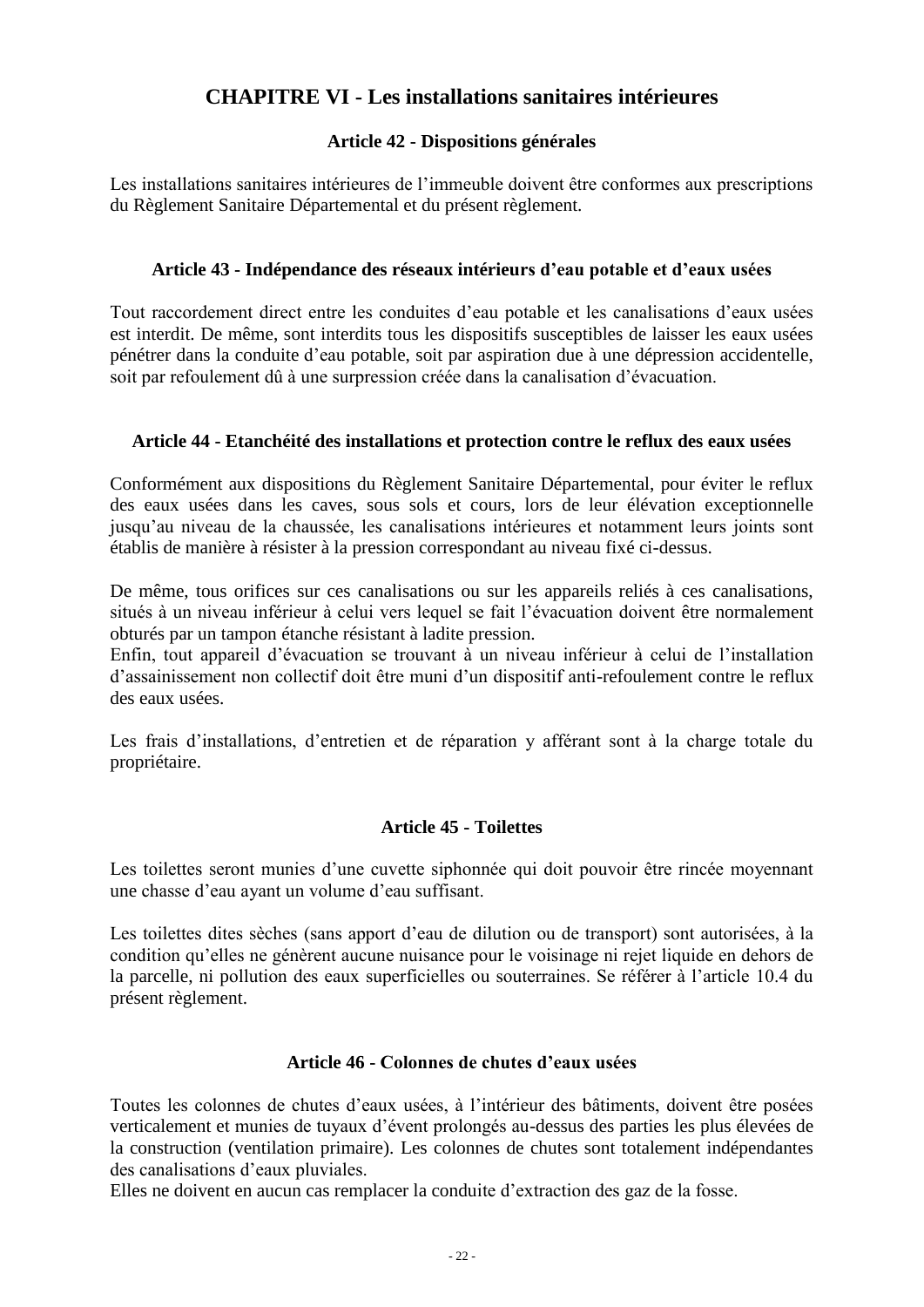#### **Article 47 - Siphons**

<span id="page-22-0"></span>Tous les appareils sanitaires raccordés doivent être munis de siphons empêchant d'une part, la sortie des émanations provenant de l'installation d'assainissement non collectif et d'autre part, l'obstruction des conduites par l'introduction de corps solides.

Tous les siphons sont conformes à la normalisation en vigueur.

Le raccordement de plusieurs appareils à un même siphon est interdit. Aucun appareil sanitaire ne peut être raccordé sur la conduite reliant une cuvette de toilettes à la colonne de chute.

#### **Article 48 - Installation de dispositifs de désagrégation**

<span id="page-22-1"></span>L'installation de broyeurs sur toilettes, évier ou autres appareils est interdite dans tout immeuble, quelle que soit son affectation.

#### **Article 49 - Descente des gouttières**

<span id="page-22-2"></span>Les descentes de gouttières qui sont, en règle générale, fixées à l'extérieur des bâtiments, doivent être complètement indépendantes et ne doivent servir en aucun cas à l'évacuation des eaux usées et des gaz d'extraction de la fosse.

Au cas où elles se trouvent à l'intérieur de l'immeuble, les descentes de gouttières doivent être accessibles à tout moment.

#### <span id="page-22-3"></span>**Article 50 - Entretien, réparations et renouvellement des installations intérieures**

L'entretien, les réparations et le renouvellement des installations intérieures sont à la charge totale du propriétaire de la construction.

#### **Article 51 - Mise en conformité des installations intérieures**

<span id="page-22-4"></span>Le service d'assainissement a le droit de vérifier que les installations intérieures remplissent bien les conditions requises. Dans le cas où des défauts sont constatés par le service assainissement, le propriétaire doit y remédier à ses frais.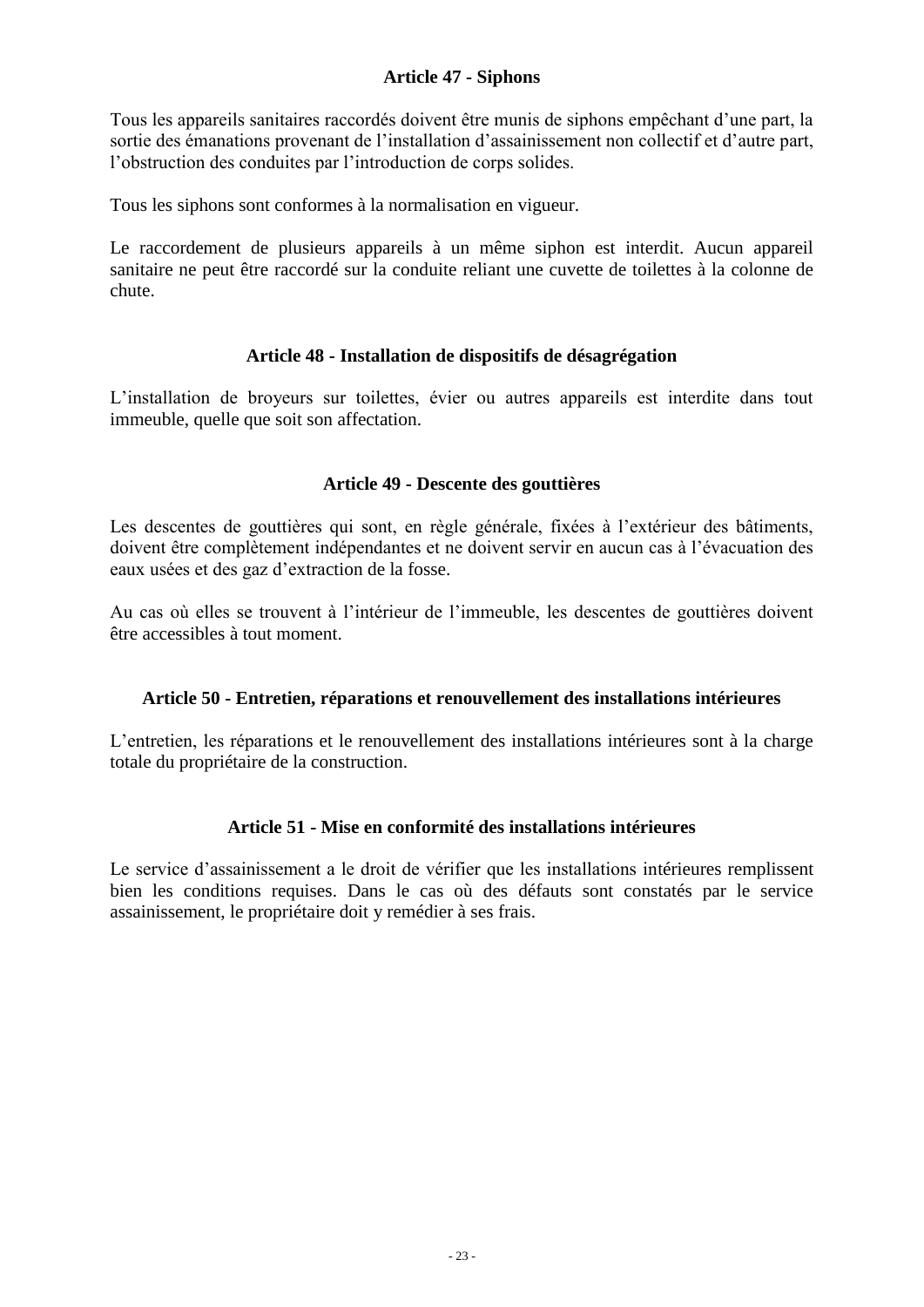### **CHAPITRE VII - Dispositions d'application**

#### **Article 52 - Pénalités financières**

<span id="page-23-1"></span><span id="page-23-0"></span>L'absence d'installation d'assainissement non collectif réglementaire pour un immeuble qui doit en être équipé ou son mauvais état de fonctionnement, expose le propriétaire de l'immeuble au paiement de la pénalité financière prévue par l'article L.1331-8 du Code de la Santé Publique.

Si le propriétaire ou l'occupant refuse l'accès à la propriété privée à l'agent chargé de vérifier ou de diagnostiquer l'installation d'assainissement non collectif, en application de l'article L. 2224-8 du Code Général des Collectivités Territoriales, celui-ci s'expose également au paiement de cette pénalité financière.

#### **Article 53 - Mesures de police générale**

<span id="page-23-2"></span>Pour prévenir ou faire cesser une pollution de l'eau ou une atteinte à la salubrité publique due, soit à l'absence, soit au mauvais fonctionnement d'une installation d'assainissement non collectif, le maire peut, en application de son pouvoir de police générale, prendre toute mesure réglementaire ou individuelle, en application de l'article L.2212-2 du Code Général des Collectivités Territoriales, ou de l'article L.2212-4 en cas de danger grave ou imminent, sans préjudice des mesures pouvant être prises par le préfet sur le fondement de l'article L.2215-1 du même code.

#### **Article 54 - Constats d'infractions pénales**

<span id="page-23-3"></span>Les infractions pénales aux dispositions applicables aux installations d'assainissement non collectif ou celles concernant la pollution de l'eau sont constatées, soit par les agents et officiers de police judiciaire qui ont une compétence générale, dans les conditions prévues par le Code de procédure pénale, soit, selon la nature des infractions, par les agents de l'Etat, des établissements publics de l'état ou des collectivités territoriales, habilités et assermentés dans les conditions prévues par le Code de la Santé Publique, le Code de l'Environnement, le Code de la Construction et de l'Habitation ou le Code de l'Urbanisme.

A la suite d'un constat d'infraction aux prescriptions prises en application de ces deux derniers codes, les travaux peuvent être interrompus par voie judiciaire (par le juge d'instruction ou le tribunal compétent) ou administrative (par le maire ou le préfet).

#### **Article 55 - Sanctions pénales**

<span id="page-23-4"></span>L'absence de réalisation d'une installation d'assainissement non collectif lorsque celle-ci est exigée en application de la législation en vigueur, sa réalisation, sa modification ou sa réhabilitation dans des conditions non conformes aux prescriptions réglementaires prises en application du Code de la Santé Publique, du Code de la Construction et de l'Habitation ou du Code de l'Urbanisme, exposent le propriétaire de l'immeuble aux sanctions pénales et aux mesures complémentaires prévues par ces codes, sans préjudice des sanctions pénales applicables prévues par le Code de l'Environnement en cas de pollution de l'eau.